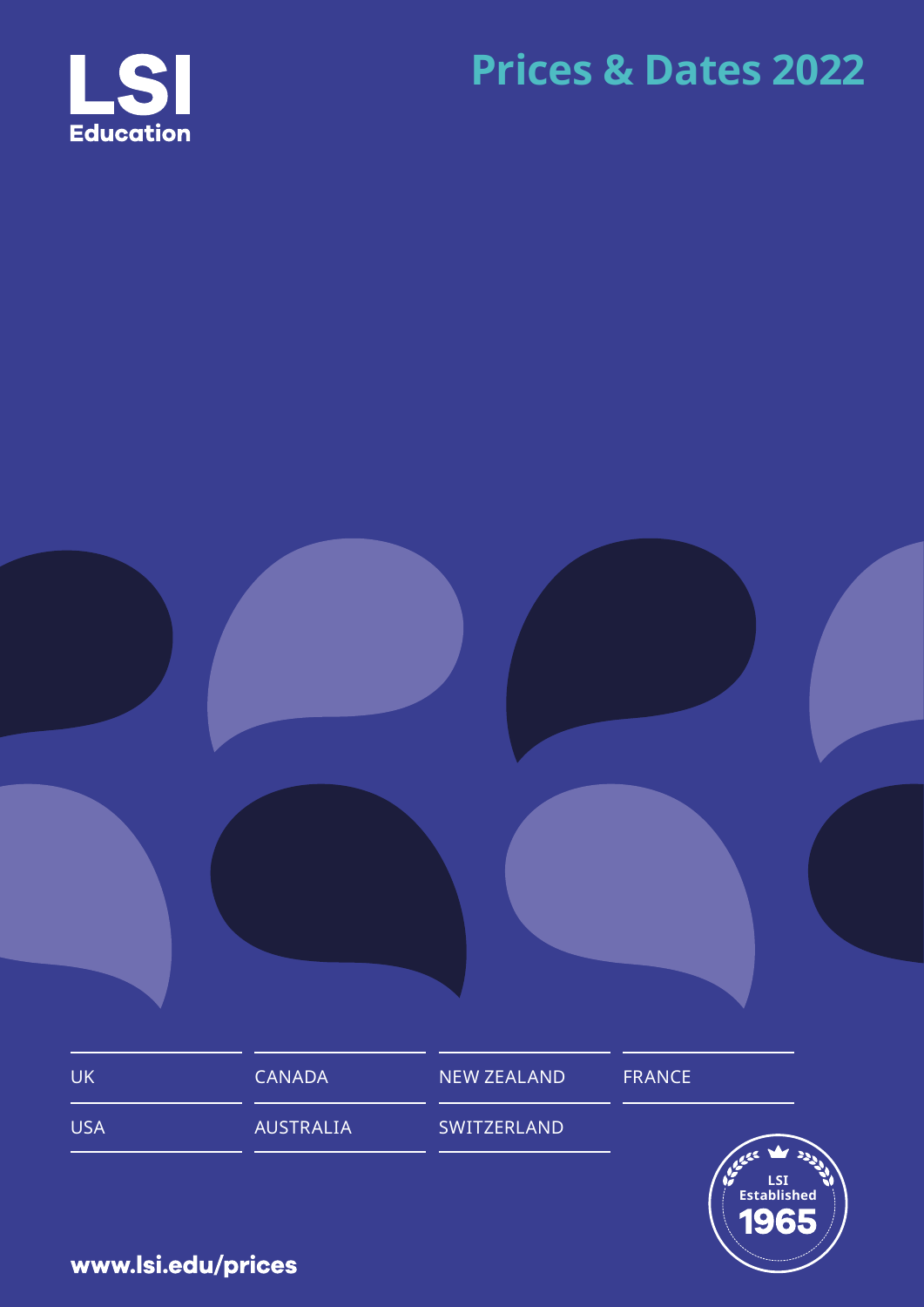# LSI - Opening up the world

### **UK**

### **LSI London Central**

19–21 Ridgmount Street London WC1E 7AH Tel. +44 (0)207 467 6500 Email: lon@LSI.edu

#### **LSI London Hampstead**

13 Lyndhurst Terrace London NW3 5QA Tel. +44 (0)207 794 8111 E-mail: ham@LSI.edu

### **LSI Brighton -**

**Portland Campus** 55-61 Portland Rd Brighton BN3 5DQ Tel. +44 (0)1273 722 060 E-mail: bri@LSI.edu

### **LSI Brighton -**

**Ventnor Campus** 13 Ventnor Villas Brighton BN3 3DD Tel. +44 (0)1273 722 060 E-mail: bri@LSI.edu

#### **LSI Cambridge**

41 Tenison Road Cambridge CB1 2DG Tel. +44 (0)1223 361 783 E-mail: cam@LSI.edu

#### **LSI London Ealing**

Ealing Green College, The Green, London W5 5EW E-mail: ealing@lsi.edu

### **USA**

#### **LSI Berkeley** 2015 Center Street

Berkeley CA 94704 Tel. +1 510 841 4695 E-mail: ber@LSI.edu

### **LSI San Diego**

1706 5th Avenue San Diego CA 92101 Tel. +1 619 234 2881 E-mail: san@LSI.edu

#### **LSI Boston** 105 Beach Street Boston MA 02111 Tel. +1 617 542 3600 E-mail: bos@LSI.edu

#### **LSI New York**

40 Rector Street, 10th Floor, Suite 1000 New York NY 10006 Tel. +1 212 965 9940 E-mail: nyc@LSI.edu

### **Canada**

#### **LSI Vancouver**

2nd Floor 806 Homer Street Vancouver B.C. V6B 2W5 Tel. +1 604 683 7654 Fax.+1 604 683 7554 E-mail: van@LSI.edu

#### **LSI Toronto**

Suite 210, 1055 Yonge Street Toronto ON M4W 2L2 Tel. +1 416 928 6888 Fax.+1 416 928 3388 E-mail: tor@LSI.edu

#### **New Zealand**

#### **LSI Auckland** Level 1,

10–12 Scotia Place Auckland 1010 Tel. +64 (0)9 303 3097 Fax.+64 (0)9 303 3497 E-mail: auc@LSI.edu

### **Australia**

### **LSI Brisbane**

Level 2 93 Edward Street Brisbane QLD 4001 Tel. +61 (0)7 3221 6977 Fax.+61 (0)7 3221 6861 E-mail: bne@LSI.edu

### **France**

**LSI Paris** 23 Rue du Renard 75004 Paris Tel. +33 (0)1 4260 5370 E-mail: par@LSI.edu

### **Switzerland**

### **LSI Zurich**

Kreuzstrasse 36 8008 Zurich Tel. +41 (0)44 251 5889 Fax.+41 (0)44 251 5805 E-mail: zur@LSI.edu



## Visit lsi.edu to find out more about our schools and take a virtual tour

All information correct at the time of printing. For the most up to date course information, please visit www.lsi.edu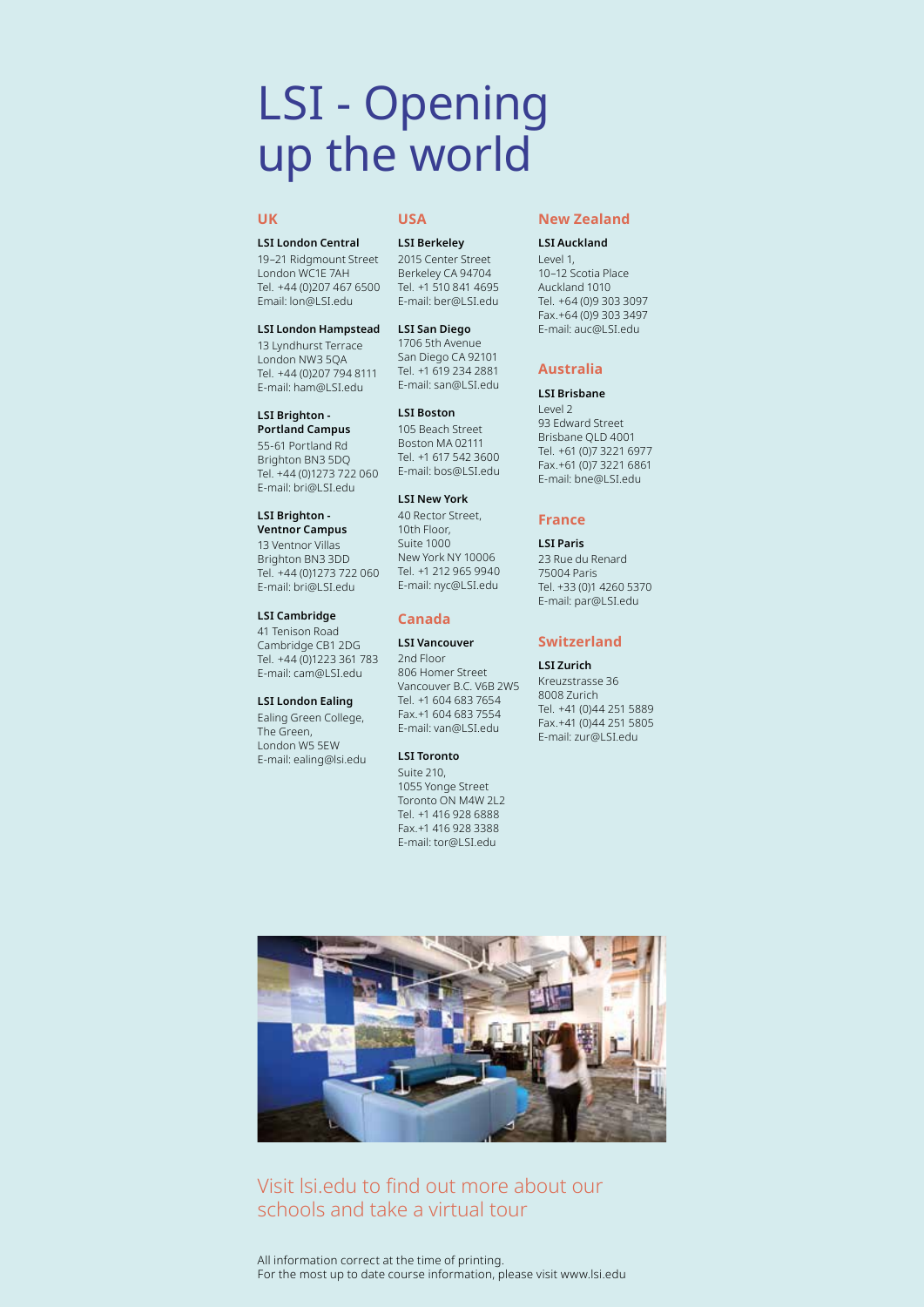# The LSI Experience

"LSI Hampstead provided an excellent environment to learn English and have fun. It was one of the best experiences of my life."

1

GABRIELLA ILLÉS, TV PRODUCER, HUNGARY



you've made during your programme.

#### \* Not available in all LSI centres. Please check with the school at the time of booking

with your new friends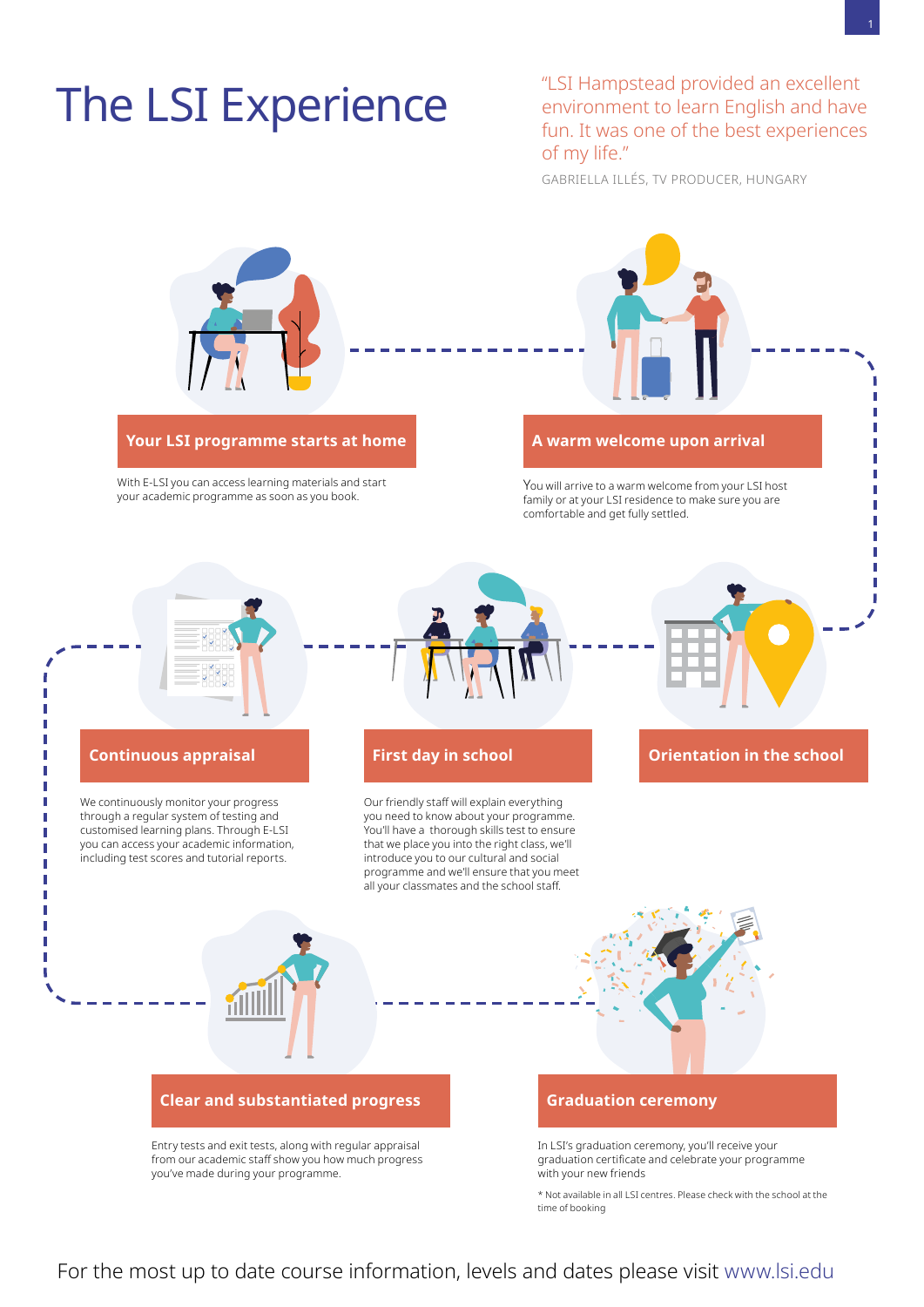# **London Central (£UK)** www.lsi.edu/london

| <b>General/Academic/English for Specific Purposes</b>          |                             |          |           |                             |              |
|----------------------------------------------------------------|-----------------------------|----------|-----------|-----------------------------|--------------|
| (Price p/wk)                                                   | <b>ACADEMIC TERM ABROAD</b> |          |           | <b>ACADEMIC YEAR ABROAD</b> |              |
| No. of weeks:                                                  | $1-3$                       | $4 - 11$ | $12 - 15$ | $16 - 23$                   | $24+$        |
| Afternoon 10 <sup><math>\land</math></sup>                     | 150                         | 145      |           |                             |              |
| General 20                                                     | 280                         | 270      | 260       | 240                         | 220          |
| <b>Intensive 24</b>                                            | 325                         | 310      | 295       | 275                         | 250          |
| <b>Intensive 30</b>                                            | 370                         | 340      | 320       | 300                         | 265          |
| Pathways                                                       |                             |          | 320       | 300                         | 265          |
| <b>Academic English</b>                                        |                             |          | 320       | 300                         | 265          |
| English for Business 30*                                       | 370                         | 340      | 320       | 300                         | 265          |
| TOEFL 30/TOEIC 30/IELTS 30*                                    | 370                         | 340      | 320       | 300                         | 265          |
| Course price (No. of weeks)                                    |                             | 4        | 10        | 11                          | 12           |
| Cambridge 30                                                   |                             | 1360     | 3400      | 3740                        | 3840         |
| Medical English (8 weeks max.)                                 |                             |          |           |                             | from 340/370 |
| <b>English for Law</b> (8 weeks max.)                          |                             |          |           |                             | from 340/370 |
| <b>English for Teaching: groups (p/wk)</b>                     |                             |          |           |                             | 370          |
| <b>English for Teaching:</b> $G20 + 5$ individuals ( $p/wk$ )  |                             |          |           |                             | 570          |
| <b>English for Teaching:</b> $G20 + 10$ individuals ( $p/wk$ ) |                             |          |           | 860                         |              |
| One to One Lesson                                              |                             |          |           |                             | 58           |
| Plus Courses Supplement: 5/10 lessons                          |                             |          | 290/580   |                             |              |

^ Not available on a Short Term Study Visa

\* English for Business and TOEFL also available as Intensive 24

### **Premium Courses**

 $Ono-to-one$ 

| VIIC LV VIIC                                    |     |     |          |      |      |      |
|-------------------------------------------------|-----|-----|----------|------|------|------|
| No of lessons p/wk:                             |     | 10  | 20       | 30   | 40   | 50   |
| (Course price)                                  | 290 | 580 | 1160     | 1740 | 2320 | 2900 |
| Mini Group (Business/General English/Exam Prep) |     |     |          |      |      |      |
| No of lessons p/wk:                             |     |     |          | 20   | 30   | 40   |
| (Price p/wk):                                   |     |     | 1 wk     | 645  | 895  | 1125 |
|                                                 |     |     | 2 wks    | 625  | 865  | 1105 |
|                                                 |     |     | 3 wks    | 605  | 840  | 1080 |
|                                                 |     |     | $4+$ wks | 585  | 820  | 1060 |
| 9 Day Compact No of lessons:                    |     |     |          |      | 82   | 92   |
| (Course price)                                  |     |     |          |      | 4756 | 5336 |

### **Experiences**

| (Price |  |
|--------|--|
| Club   |  |

### **Additional Costs**

### EXAM FEES B2 First / C1 Advanced / C2 Proficiency 175 IELTS Contact us OTHER FEES Registration fee 80 Placement fee – work experience: Unpaid 750/900 Courier fee 75 Health Insurance (p/wk) Contact us Airport transfers: one way/return Heathrow/London City 95/170 Gatwick/Stansted/Luton 115/200

### **Accommodation**

| B&B | HB    |
|-----|-------|
| 130 | 170   |
| 155 | 205   |
|     |       |
|     | 50/30 |
|     | 75    |
|     | 45    |
|     | 30    |
|     | 15/30 |
|     |       |

Arrival and departure dates for Homestay: Saturday to Saturday or Sunday to Sunday.

# Discount for 12+ weeks booked and paid for in advance: single room £20 p/wk ; twin room £10 p/wk.

#### RESIDENCE

| AXO Islington - zone 2 p/wk (2 weeks minimum stay)       |          |
|----------------------------------------------------------|----------|
| En-suite single room                                     | from 305 |
| Chapter Portobello - zone 2 p/wk (no meals)              |          |
| Single studio                                            | from 345 |
| Twin room*                                               | from 190 |
| Drapery Plaza - p/wk (no meals)                          |          |
| En-suite single room                                     | from 375 |
| * When two students book for the same start and end date |          |

Other accommodation options available at www.lsi.edu/accommodation

### **Additional Course Information**

Class size: max 15 students

Lesson duration: 50 mins (45 mins for Premium Courses)

General Courses, English for Business Start dates for Elementary to Advanced levels: Each Monday

Start dates for Beginner level: First Monday of Feb, Apr, Jun, Sep, Nov

Academic English/ IELTS, TOEFL iBT & TOEIC Preparation

Start date: Every Monday. Recommended start dates first Monday of January, April and September

Pathways/Academic Term Abroad (ATA)/Academic Year Abroad (AYA) Start date: First Monday of January, April and September

Cambridge English Exam Preparation

#### Start dates: B2 First 11 weeks: Jan 4

C1 Advanced 10 weeks: Jan 4 B2 First & C1 Advanced 12 weeks: Mar 21, Sep 12

B2 First & C1 Advanced 4 weeks: Jul 4, Aug 1

- C2 Proficiency 12 weeks: Sep 12 Exam dates: B2 First: Mar 19, Jun 11, Jul 29, Aug 25~, Dec 3 C1 Advanced: Mar 11, Jun 11, Jul 30, Aug 26~, Dec 1
	- C2 Proficiency: Dec 4~

 $\sim$  Paper based exam

Medical English, English for Law

8 weeks course. Start July 4

English for Teaching

Start dates: Every Monday

Premium Courses

Start dates (One-to-one, Mini Group): Every Monday. Start dates (9 Day Compact): Every Saturday.

Club 40+

Start Dates: First Monday of Mar, Apr, May, Sep, Oct, Nov

Public Holidays

No instruction on the following dates: Jan 3, Apr 15, 18, May 2, Jun 2, 3, Aug 29. School is closed from Dec 23 2022 to Jan 2 2023 inclusive.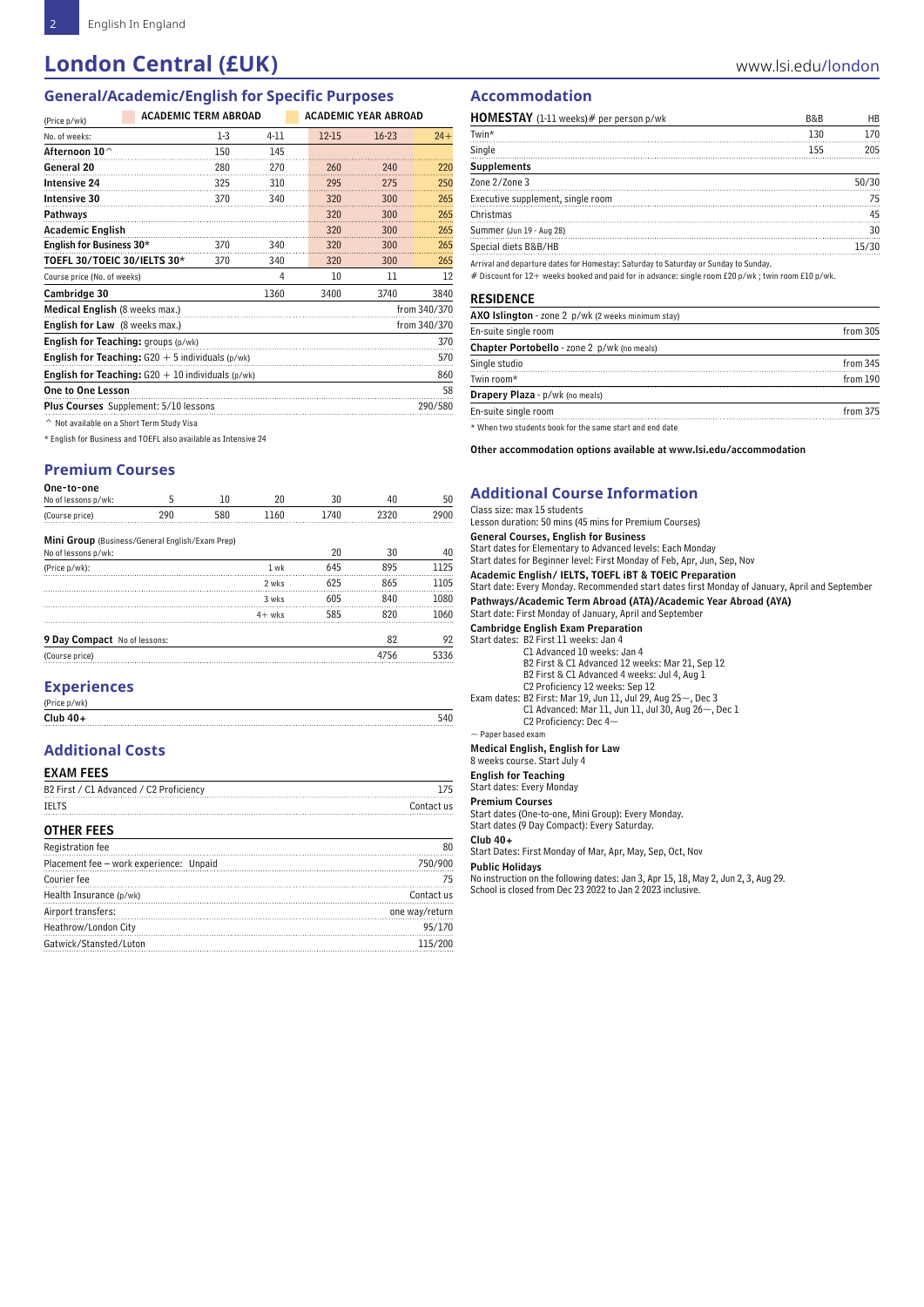# **London Ealing (£UK) London Ealing (2008)**

### **Junior Courses**

| Registration fee                                                                      | 80      |
|---------------------------------------------------------------------------------------|---------|
| Programme for ages 12-17 years                                                        | (p/wk)  |
| English tuition only                                                                  | 280     |
| Tuition, lunch $+$ activities <sup>1</sup>                                            | 500     |
| Programme plus full board homestay in twin room accommodation (for ages 12-17 years): | (p/wk)  |
| In summer                                                                             | 750     |
| Airport transfer required:                                                            |         |
| Heathrow/London City (on arrival/round trip)                                          | 95/170  |
| Gatwick/Stansted/Luton (on arrival/round trip)                                        | 115/200 |
| Check-in service <sup>2</sup>                                                         | 40      |

<sup>1</sup> Travel card not included in the programme.

2 Compulsory fee for unaccompanied minors under 16, optional for juniors aged 16-17 years.

#### Start dates

Summer 2022: Every Monday from JuL 4 to Aug 8 (course ends Aug 12) - GROUPS ONLY.

#### Additional course information

Standard timetable: Arrivals on Sunday and departures on Saturday.

Maximum booking length for accommodation is 4 weeks (27 nights) for under 16s.

#### Junior Courses for Groups

In addition to our published start dates, the school can accept groups for a variety of age ranges at various times throughout the year at our sister centre, London Central. Maximum class sizes for closed groups, subject to negotiation. One group leader may accompany each group of 10–15 students for free (including transfers, accommodation and activities).

# **London Hampstead (£UK) Example 20 AUX** www.lsi.edu/yl-hampstead

### **Junior Courses**

| Registration fee                                                                                           | 80      |
|------------------------------------------------------------------------------------------------------------|---------|
| Programme for ages 6-11 and 12-17 <sup>1</sup>                                                             | (p/wk)  |
| English tuition only                                                                                       | 300     |
| Tuition, lunch $+$ activities (ages 12-17 only) <sup>2</sup>                                               | 500     |
| Programme plus full board homestay in twin room accommodation (for ages $12-17$ years only) <sup>2</sup> : | (p/wk)  |
| In winter                                                                                                  | 725     |
| In summer                                                                                                  | 750     |
| Airport transfer required:                                                                                 |         |
| Heathrow/London City (on arrival/round trip)                                                               | 95/170  |
| Gatwick/Stansted/Luton (on arrival/round trip)                                                             | 115/200 |
| Check-in service <sup>3</sup>                                                                              | 40      |

<sup>1</sup> Students aged 6-11 years must be accompanied by a parent or guardian. The programme for ages 6-11 includes tuition only.

<sup>2</sup> Travel card not included in the programme.

<sup>3</sup> Compulsory fee for unaccompanied minors under 16, optional for juniors aged 16-17 years.

#### Start dates

Winter 2022: Every Monday from Jan 4 to Feb 7 (course ends Feb 11) - GROUPS ONLY. Summer 2022: Every Monday from Jun 27 to Aug 8 (course ends Aug 12). Winter 2023: Every Monday from Jan 3 to Feb 6 (course ends Feb 10).

#### Additional course information Standard timetable: Arrivals on Sunday and departures on Saturday.

Maximum booking length for accommodation is 4 weeks (27 nights) for under 16s.

#### Junior Courses for Groups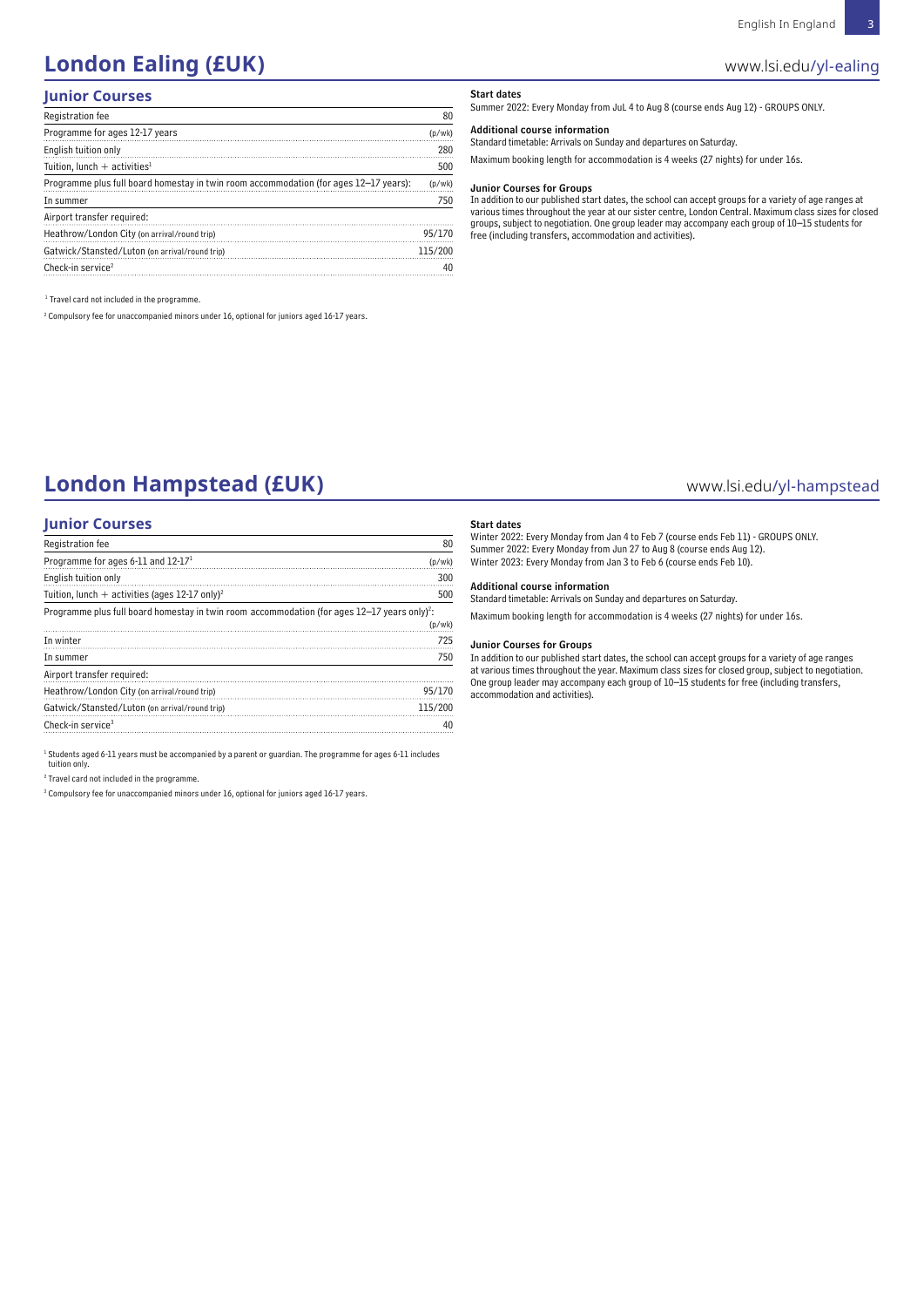$\overline{A}$ 

# **Brighton (EUK)** *Brighton CUK)*

### **General/Academic/English for Specific Purposes**

**ACADEMIC TERM ABROAD ACADEMIC YEAR ABROAD** 

| (Price p/wk)                                                   | ACADEMIC TENNI ADNOAD |       |        | ALADEMIL TEAN ADNUAD |           |              |  |
|----------------------------------------------------------------|-----------------------|-------|--------|----------------------|-----------|--------------|--|
| No. of weeks:                                                  |                       | $1-3$ | $4-11$ | $12 - 15$            | $16 - 23$ | $24+$        |  |
| Afternoon 10 $^\wedge$                                         |                       | 150   | 145    |                      |           |              |  |
| General 20                                                     |                       | 280   | 270    | 260                  | 240       | 220          |  |
| <b>Intensive 24</b>                                            |                       | 325   | 310    | 295                  | 275       | 250          |  |
| Intensive 30                                                   |                       | 370   | 340    | 320                  | 300       | 265          |  |
| Pathways                                                       |                       |       |        | 320                  | 300       | 265          |  |
| <b>Academic English</b>                                        |                       |       |        | 320                  | 300       | 265          |  |
| English for Business 30*                                       |                       | 370   | 340    | 320                  | 300       | 265          |  |
| TOEFL 30/TOEIC 30/IELTS 30*                                    |                       | 370   | 340    | 320                  | 300       | 265          |  |
| Course price (No. of weeks)                                    |                       |       | 4      | 10                   | 11        | 12           |  |
| Cambridge 30                                                   |                       |       | 1360   | 3400                 | 3740      | 3840         |  |
| <b>English for Teaching: groups (p/wk)</b>                     |                       |       |        |                      |           | 370          |  |
| <b>English for Teaching:</b> $G20 + 5$ individuals ( $p/wk$ )  |                       |       |        |                      |           | 570          |  |
| <b>English for Teaching:</b> $G20 + 10$ individuals ( $p/wk$ ) |                       |       |        |                      |           | 860          |  |
| Course price (No. of weeks)                                    |                       |       |        |                      |           | 4            |  |
| Intensive Cambridge CELTA Teacher Training                     |                       |       |        |                      |           | from $1300#$ |  |
| One to One Lesson                                              |                       |       |        |                      |           | 58           |  |
| <b>Plus Courses</b> Supplement: 5/10 lessons                   |                       |       |        |                      |           | 290/580      |  |
|                                                                |                       |       |        |                      |           |              |  |

^ Not available on a Short Term Study Visa

\* English for Business and TOEFL also available as Intensive 24

# Application required, exam fee included in the fee

### **Premium Courses**

| One-to-one                   |     |     |       |      |      |      |
|------------------------------|-----|-----|-------|------|------|------|
| No of lessons p/wk:          |     |     | 20    | 30   | 40   | 50   |
| (Course price)               | 290 | 580 | 1160. | 1740 | 2320 | 2900 |
| 9 Day Compact No of lessons: |     |     |       |      |      | 92   |
| (Course price)               |     |     |       |      | 4756 | 5336 |

### **Additional Costs**

| <b>EXAM FEES</b>                        |                |
|-----------------------------------------|----------------|
| B2 First / C1 Advanced                  | 165            |
| <b>TELTS</b>                            | Contact us     |
| <b>OTHER FEES</b>                       |                |
| Registration fee                        | 80             |
| Placement fee - work experience: Unpaid | 750/900        |
| Courier fee                             | 75             |
| Health Insurance (p/wk)                 | Contact us     |
| Airport transfers:                      | one way/return |
| Heathrow                                | 152/257        |
| Gatwick                                 | 82/137         |
| Stansted/Luton                          | 177/322        |

### **Accommodation** All prices per person p/wk

| HOMESTAY (1-11 weeks)#   | <b>R&amp;R</b> | <b>HB</b> |
|--------------------------|----------------|-----------|
| Twin*                    | 120            | 160       |
| Single                   | 140            | 180       |
| <b>Supplements</b>       |                |           |
| Executive, single room   |                | 55        |
| Christmas                |                | 45        |
| Summer (Jun 19 - Aug 28) |                | 30        |
| Special diets B&B/HB     |                | 15/30     |
|                          |                |           |

Arrival and departure dates for Homestay: Saturday to Saturday or Sunday to Sunday. # Discount for 12+ weeks booked and paid for in advance: single room £20 p/wk ; twin room £10 p/wk.

#### RESIDENCE (1-11 weeks) # per person p/wk

| <b>Portland 55 - on-site residence</b> (Self catering per person p/wk) |     |
|------------------------------------------------------------------------|-----|
| Single room, en suite                                                  | 240 |
| Twin room*, en suite                                                   | 205 |
| <b>Mountford Student House</b>                                         |     |
| Single room, shared bathroom                                           | 220 |
| Twin room*, shared bathroom                                            | 210 |
| <b>Supplement</b>                                                      |     |
| Summer (Jun 19 - Aug 28)                                               | 30  |
| * When two students book for the same start and end date               |     |

# Discount for 12+ weeks booked and paid for in advance: single room £20 p/w; twin room £10 p/wk.

Other accommodation options available at www.lsi.edu/accommodation

#### **Additional Course Information**

Class size: max 15 students Lesson duration: 50 mins (45 mins for Premium Courses)

General Courses, English for Business

Start dates for Elementary to Advanced levels: Each Monday

Academic English/ IELTS, TOEFL iBT & TOEIC Preparation Start date: Every Monday. Recommended start dates first Monday of January, April and September

Pathways/Academic Term Abroad (ATA)/Academic Year Abroad (AYA)

Start date: First Monday of January, April and September

#### Cambridge English Exam Preparation

Start dates: B2 First 10 weeks: Jan 4

C1 Advanced 11 weeks: Jan 4 B2 First & C1 Advanced 12 weeks: Mar 21, Sep 12 B2 First & C1 Advanced 4 weeks: Aug 1

Exam dates: B2 First: Mar 19, Jun 11, Aug 25~, Dec 3 C1 Advanced: Mar 11, Jun 11, Aug 26~, Dec 1

~ Paper based exam

English for Teaching

Start dates: Every Monday

CELTA Teacher Training

#### Start dates: Feb, Apr,Jun, Aug, Oct

Premium Courses

Start dates (One-to-one): Every Monday Start dates (9 Day Compact): Every Saturday

Club 40+

Please contact school for more information

#### Public Holidays

No instruccion on the following dates: Jan 3, Apr 15, 18, May 2, Jun 2, 3, Aug 29. School is closed from Dec 23 2022 to Jan 2 2023 inclusive.

### www.lsi.edu/yl-brighton

### **Junior Courses**

| <b>Registration fee</b>                                                            | 80      |
|------------------------------------------------------------------------------------|---------|
| Programme for ages $6-111$ and $12-172$ years                                      | (p/wk)  |
| English tuition only                                                               | 280     |
| Tuition, lunch + activities (ages 12 -17 years only) <sup>2</sup>                  | 485     |
| Programme plus full board homestay in twin room accommodation (ages 12 -17 years): | (p/wk)  |
| In winter                                                                          | 685     |
| In summer                                                                          | 715     |
| Airport transfer required:                                                         |         |
| Heathrow (on arrival/round trip)                                                   | 152/257 |
| Gatwick (on arrival/round trip)                                                    | 82/137  |
| Stansted/Luton (on arrival/round trip)                                             | 177/322 |
| Check-in service <sup>3</sup>                                                      | 40      |

<sup>1</sup> Students aged 6-11 years must be accompanied by a parent or guardian. The programme for ages 6-11 includes tuition only

<sup>2</sup> Travel costs included.

<sup>3</sup> Compulsory fee for unaccompanied minors under 16, optional for juniors aged 16-17 years.

### Start dates

Winter 2022: Every Monday from Jan 4 to Feb 7 (course ends Feb 11) - GROUPS ONLY. Summer 2022: Every Monday from Jun 27 to Aug 8 (course ends Aug 12). Winter 2023: Every Monday from Jan 3 to Feb 6 (course ends Feb 10) - GROUPS ONLY.

#### Additional course information

Standard timetable: Arrivals on Sunday and departures on Saturday.

Maximum booking length for accommodation is 4 weeks (27 nights) for under 16s.

#### Junior Courses for Groups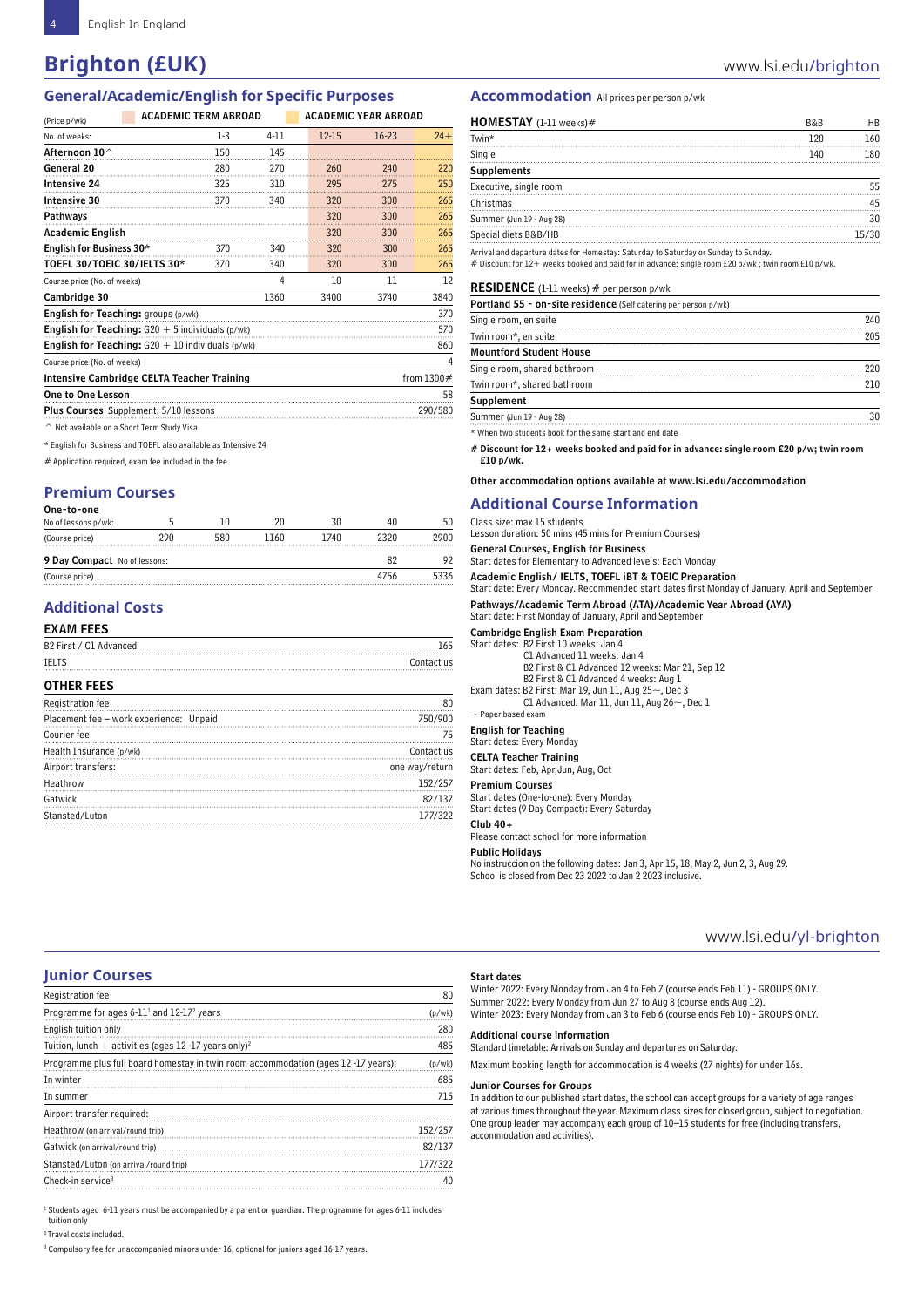# **Cambridge (£UK)** www.lsi.edu/cambridge

### **General/Academic/English for Specific Purposes**

| (Price p/wk) | <b>ACADEMIC TERM ABROAD</b> | ACADEMIC YEAR ABROAD |
|--------------|-----------------------------|----------------------|
|              |                             |                      |

| (PHCE D/WK)                                  |       |          |           |         |         |
|----------------------------------------------|-------|----------|-----------|---------|---------|
| No. of weeks:                                | $1-3$ | $4 - 11$ | $12 - 15$ | $16-23$ | $24+$   |
| Afternoon 10 <sup><math>\land</math></sup>   | 150   | 145      |           |         |         |
| General 20                                   | 280   | 270      | 260       | 240     | 220     |
| <b>Intensive 24</b>                          | 325   | 310      | 295       | 275     | 250     |
| <b>Intensive 30</b>                          | 370   | 340      | 320       | 300     | 265     |
| Pathways                                     |       |          | 320       | 300     | 265     |
| <b>Academic English</b>                      |       | 340      | 320       | 300     | 265     |
| English for Business 30*                     | 370   | 340      | 320       | 300     | 265     |
| TOEFL/TOEIC/IELTS*                           | 370   | 340      | 320       | 300     | 265     |
| Course price (No. of weeks)                  |       | 4        | 10        | 11      | 12      |
| Cambridge 30                                 |       | 1360     | 3400      | 3740    | 3840    |
| One to One Lesson                            |       |          |           |         | 58      |
| <b>Plus Courses</b> Supplement: 5/10 lessons |       |          |           |         | 290/580 |
|                                              |       |          |           |         |         |

^ Not available on a Short Term Study Visa

\* English for Business and TOEFL also available as Intensive 24

### **Premium Courses**

| One-to-one                   |     |     |      |      |      |      |
|------------------------------|-----|-----|------|------|------|------|
| No of lessons p/wk:          |     |     | 20   | 30   | 40   | 50   |
| (Course price)               | 290 | 580 | 1160 | 1740 | 2320 | 2900 |
| 9 Day Compact No of lessons: |     |     |      |      | 82   | 92   |
| (Course price)               |     |     |      |      | 4756 | 5336 |

### **Experiences**

| (Price p/wk) |     |
|--------------|-----|
| Club $40+$   | 340 |
|              |     |

### **Additional Costs**

### EXAM FEES

| B2 First / C1 Advanced | 175        |
|------------------------|------------|
| <b>TELTS</b>           | Contact us |
| <b>OTHER FEES</b>      |            |

| Registration fee                        |                |
|-----------------------------------------|----------------|
| Placement fee - work experience: Unpaid | 750/900        |
| Courier fee                             | 75             |
| Health Insurance (p/wk)                 | Contact us     |
| Airport transfers:                      | one way/return |
| Heathrow                                | 165/270        |
| Gatwick                                 | 185/320        |
| Stansted                                | 105/150        |
| Luton                                   | 115/190        |

### **Accommodation** All prices per person p/wk

| HOMESTAY (1-11 weeks)#                                      | R&R | HB    |
|-------------------------------------------------------------|-----|-------|
| Twin*                                                       | 130 | 170   |
| Single                                                      | 150 | 190   |
| <b>Supplements</b>                                          |     |       |
| Christmas                                                   |     | 45    |
| Summer (Jun 19 - Aug 28)                                    |     | 30    |
| Special diets B&B/HB                                        |     | 15/30 |
| Arrival and departure dates for Homestay: Sunday to Sunday. |     |       |

Arrival and departure dates for Homestay: Sunday to Sunday. # Discount for 12+ weeks booked and paid for in advance: single room £20 p/wk ; twin room £10 p/wk. \* When two students book for the same start and end date.

### RESIDENCE (person p/wk)

| The Willows (Self catering, all year) |     |
|---------------------------------------|-----|
| Single                                | 205 |
| Single with shower                    | 225 |
| Executive single, ensuite             | 240 |
| Studio                                | 270 |
|                                       |     |

Other accommodation options available at www.lsi.edu/accommodation

### **Additional Course Information**

Class size: max 15 students

Lesson duration: 50 mins (45 mins for Premium Courses)

General Courses, English for Business

Start dates for Elementary to Advanced levels: Each Monday

Academic English/ IELTS, TOEFL iBT & TOEIC Preparation

Start date: Every Monday. Recommended start dates first Monday of January, April and September Pathways/Academic Term Abroad (ATA)/Academic Year Abroad (AYA) Start date: First Monday of January, April and September

Cambridge English Exam Preparation

Start dates: B2 First 10 weeks: Jan 4

C1 Advanced 11 weeks: Jan 4

B2 First & C1 Advanced 12 weeks: Mar 21, Sep 12

B2 First & C1 Advanced 12 Weeks: Jul 4

Exam dates: B2 First: Mar 19, Jun 11, Jul 29, Dec 3

C1 Advanced: Mar 11, Jun 11, Jul 30, Dec 1

Premium Courses Start dates (one-to-one): Every Monday.

Start dates (9 Day Compact): Every Saturday.

#### $C$ lub 40+

Start Dates: First Monday of of Jan, Mar, May, Sep, Nov

### Public Holidays

No instruccion on the following dates: Jan 3, Apr 15, 18, May 2, Jun 2, 3, Aug 29. School is closed from Dec 23 2022 to Jan 2 2023 inclusive.

### www.lsi.edu/yl-cambridge

### **Junior Courses**

| <b>Registration fee</b>                                                                                | 80      |
|--------------------------------------------------------------------------------------------------------|---------|
| Programme for ages 9-11 <sup>1</sup> and 12-17                                                         | (p/wk)  |
| English tuition only                                                                                   | 300     |
| Tuition, lunch $+$ activities (for ages 12-17 only) <sup>2</sup>                                       | 540     |
| Programme plus full board homestay in twin room accommodation (ages 12-17 years) <sup>2</sup> :        | (p/wk)  |
| In winter                                                                                              | 685     |
| In summer                                                                                              | 740     |
| Programme plus full board residential accommodation in Abbey College (ages 9 -17 years) <sup>2</sup> : | (p/wk)  |
| Single room (summer)                                                                                   | 940     |
| Airport transfer required:                                                                             |         |
| Heathrow (on arrival/round trip)                                                                       | 165/270 |
| Gatwick (on arrival/round trip)                                                                        | 185/320 |
| Stansted (on arrival/round trip)                                                                       | 105/150 |
| Luton (on arrival/round trip)                                                                          | 115/190 |
| Check-in service <sup>3</sup>                                                                          | 40      |

<sup>1</sup> Students will generally be classed in groups aged 9-12 and 13-17. Classes may occasionally cross these age ranges if<br>of academic benefit. Ages 9-11 are only accepted if accompanied by an elder sibling, guardian or grou

<sup>2</sup> Travel costs included.

3 Compulsory fee for unaccompanied minors under 16, optional for juniors aged 16-17 years.

#### Start dates

Winter 2022: Every Monday from Jan 4 to Feb 7 (course ends Feb 11) - GROUPS ONLY. Summer 2022: Every Monday from Jul 4 to Aug 8 (course ends Aug 12). Winter 2023: Every Monday from Jan 3 to Feb 6 (course ends Feb 10) - GROUPS ONLY.

#### Additional course information

Standard timetable: Arrivals on Sunday and departures on Saturday.

Maximum booking length for homestay accommodation is 4 weeks (27 nights) for under 16s.

#### Junior Courses for Groups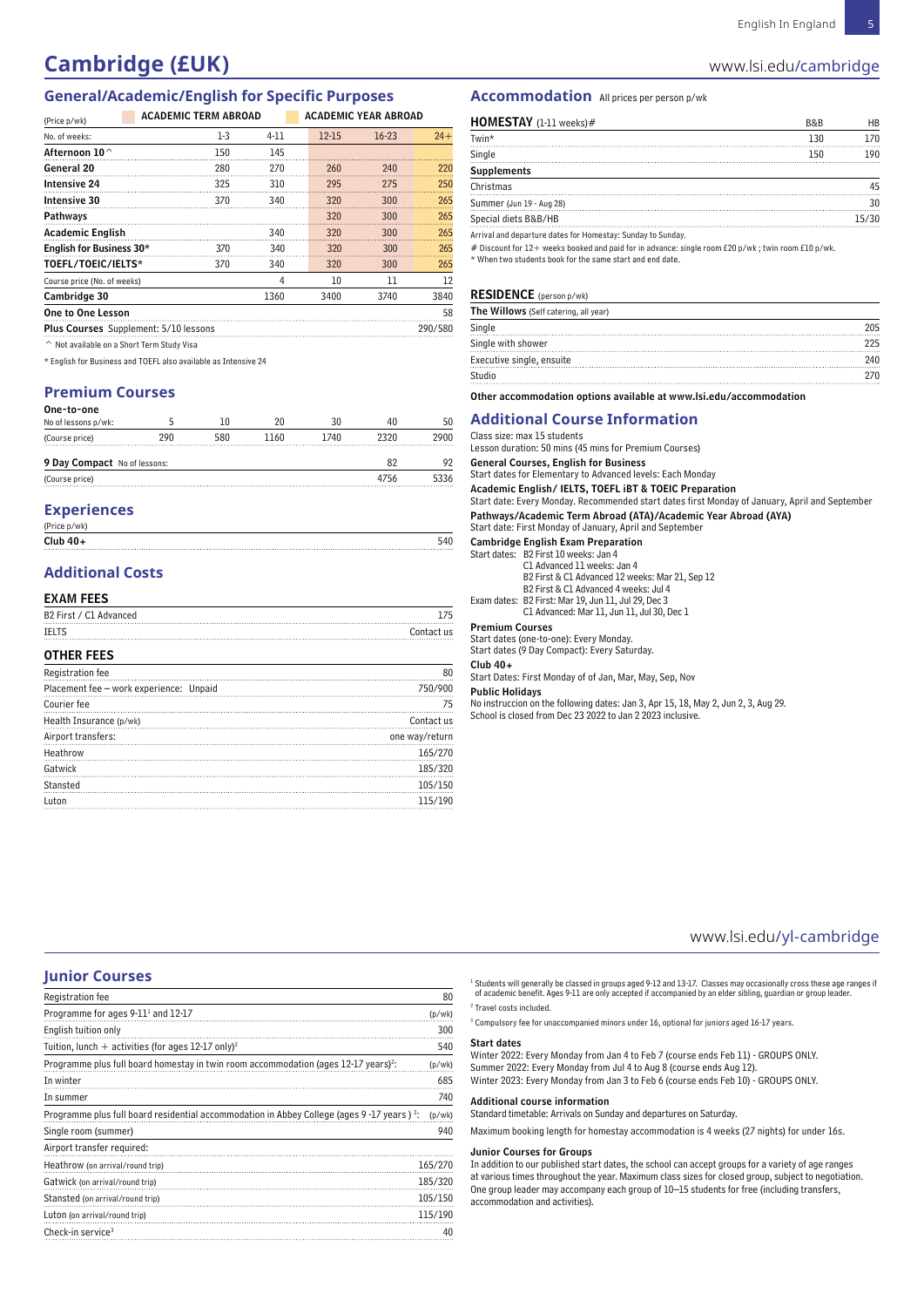# **New York (\$US)** www.lsi.edu/ny

# **General/Academic/English for Specific Purposes**

**ACADEMIC TERM ABROAD** 

| (Price p/wk)                                                   | ALADEMIL IEKM ABKUAD |       |          | ALADEMIL YEAK ABKUAD |           |              |
|----------------------------------------------------------------|----------------------|-------|----------|----------------------|-----------|--------------|
| No. of weeks:                                                  |                      | $1-3$ | $4 - 11$ | $12 - 15$            | $16 - 23$ | $24+$        |
| Afternoon 10 <sup>^</sup>                                      |                      | 220   | 195      |                      |           |              |
| General 20                                                     |                      | 410   | 375      | 365                  | 355       | 330          |
| <b>Intensive 25</b>                                            |                      | 470   | 415      | 405                  | 395       | 355          |
| <b>Intensive 30</b>                                            |                      | 515   | 470      | 450                  | 440       | 385          |
| Pathways                                                       |                      |       |          | 450                  | 440       | 385          |
| <b>Academic English</b>                                        |                      |       |          | 450                  | 440       | 385          |
| English for Business 30*                                       |                      | 515   | 470      | 450                  | 440       | 385          |
| TOEFL/TOEIC/IELTS*                                             |                      | 515   | 470      | 450                  | 440       | 385          |
| Course price (No. of weeks)                                    |                      |       |          |                      |           | 12           |
| Cambridge 30                                                   |                      |       |          |                      |           | 5400         |
| Medical English (8 weeks max.)                                 |                      |       |          |                      |           | from 470/515 |
| English for Law (8 weeks max.)                                 |                      |       |          |                      |           | from 470/515 |
| <b>English for Teaching:</b> groups (p/wk)                     |                      |       |          |                      |           | 515          |
| <b>English for Teaching:</b> $G20 + 5$ individuals ( $p/wk$ )  |                      |       |          |                      |           | 860          |
| <b>English for Teaching:</b> $G20 + 10$ individuals ( $p/wk$ ) |                      |       |          |                      |           | 1310         |
| <b>SAT/GMAT:</b> groups (p/wk)                                 |                      |       |          |                      |           | 515          |
| <b>SAT/GMAT:</b> $G20 + 5$ individuals ( $p/wk$ )              |                      |       |          |                      |           | 860          |
| <b>SAT/GMAT:</b> $G20 + 10$ individuals ( $p/wk$ )             |                      |       |          |                      |           | 1310         |
| <b>One to One Lesson</b>                                       |                      |       |          |                      |           | 90           |
| Plus Courses Supplement: 5/10 lessons                          |                      |       |          |                      |           | 450/900      |
| $\hat{\ }$ Not available on a Student Visa                     |                      |       |          |                      |           |              |

\* English for Business and TOEFL also available as Intensive 25

#### **Premium Courses**

| One-to-one |  |  |  |
|------------|--|--|--|
|------------|--|--|--|

| No of lessons p/wk:                             |     | 10  | 20   | 30       | 40   | 50   |
|-------------------------------------------------|-----|-----|------|----------|------|------|
| (Course price)                                  | 450 | 900 | 1800 | 2700     | 3600 | 4500 |
| Mini Group (Business/General English/Exam Prep) |     |     |      |          |      |      |
| No of lessons p/wk:                             |     |     |      |          | 20   | 30   |
| (Price p/wk):                                   |     |     |      | 1 wk     | 950  | 1375 |
|                                                 |     |     |      | 2 wks    | 925  | 1355 |
|                                                 |     |     |      | 3 wks    | 920  | 1320 |
|                                                 |     |     |      | $4+$ wks | 910  | 1290 |
| 9 Day Compact No of lessons:                    |     |     |      |          | 82   | 92   |
| (Course price)                                  |     |     |      |          | 7380 | 8280 |

### **Experiences**

| (Price p/wk) |     |
|--------------|-----|
| Club 40+     | '50 |
|              |     |

### **Additional Costs**

| <b>EXAM FEES</b><br>B2 First / C1 Advanced |            | 375 |
|--------------------------------------------|------------|-----|
| <b>OTHER FEES</b>                          |            |     |
| Registration fee                           |            | 155 |
| Courier fee                                |            | 75  |
| Health insurance (p/wk)                    |            | 25  |
| Airport Transfers: On arrival              |            | 150 |
|                                            | Round trip | 290 |

### **Accommodation**

| Placement fee                                                                       |     | 95    |
|-------------------------------------------------------------------------------------|-----|-------|
| HOMESTAY (Prices per person, p/wk, for 1-11 weeks#)                                 | B&B | HB    |
| Single room (zone 3)                                                                | 275 | 345   |
| Twin room** (zone 3)                                                                | 230 | 290   |
| Zone supplements                                                                    |     |       |
| Manhattan (Single, B&B)                                                             |     | 230   |
| Manhattan (Executive Single, B&B)                                                   |     | 415   |
| Zone 1                                                                              |     | 100   |
| Zone 2                                                                              |     | 75    |
| <b>Other Supplements</b>                                                            |     |       |
| Christmas                                                                           |     | 60    |
| Summer (Jun 19 - Aug 28)                                                            |     | 40    |
| Special diets B&B/HB                                                                |     | 25/45 |
| Arrival and departure dates for Homestav: Saturdav to Saturdav or Sundav to Sundav. |     |       |

Arrival and departure dates for Homestay: Saturday to Saturday or Sunday to Sunday. # Discount for 12+ weeks booked and paid for in advance: single room \$20 p/wk; twin room \$10 p/wk.

#### RESIDENCE (Per person p/wk)

| YMCA Residence. West Side                                  |            |
|------------------------------------------------------------|------------|
| Single, shared bathroom                                    | from $655$ |
| Twin, shared bathroom **                                   | from $425$ |
| No meals (include access to sport and fitness facilities). |            |

\*\* When two students book for the same start and end date

Other accommodation options available at www.lsi.edu/accommodation

### **Additional Course Information**

Class size: max 16 students

### Lesson duration: 50 mins

General Courses, English for Business Start dates for Elementary to Advanced levels: every Monday. Start dates for Beginner level: First Monday of Jan, Mar, May, Jul, Sep, Nov.

Academic English/IELTS, TOEFL iBT & TOEIC Preparation

Start date: Every Monday. Recommended start dates first Monday of January, April and September Pathways/Academic Term Abroad (ATA)/Academic Year Abroad (AYA)

Start date: First Monday of January, April and September

#### Cambridge English Exam Preparation

Start dates: B2 First & C1 Advanced 12 weeks: Mar 20, Sep 12

Exam dates: B2 First: Jun 11, Dec 3 C1 Advanced: Jun 11, Dec 1

### Medical English, English for Law

8 weeks course. Start July 5

#### Premium Courses

Start dates (one-to-one, Mini Group): Every Monday. Start dates (9 Day Compact): Every Saturday.

#### $C$ lub 40+

Start Dates: First Monday of Mar, Apr, May, Sep, Oct, Nov.

### Public Holidays

No instruction on the following dates: Jan 17, Feb 21, Apr 15, 18, May 30, Jun 20, Jul 4, Sep 5, Oct 10, Nov 11, 24, 25.

School is closed from Dec 23 2022 to Jan 2 2023 inclusive.

### www.lsi.edu/yl-newyork

### **Junior Courses (groups only)** Registration fee 155

| Programme plus full board residential accommodation (ages 12-17 years) <sup>1</sup> : |      |
|---------------------------------------------------------------------------------------|------|
| In summer, shared room                                                                | 1800 |
| Airport transfer required <sup>2</sup> :                                              |      |
| On arrival                                                                            | 150  |
| Round trip                                                                            | 290  |
| Insurance, p/wk                                                                       |      |

Start dates

Summer 2022: Every Thursday from Jun 30 to Aug 4 (course ends Aug 10).

### Additional course information

Standard timetable: Arrivals on Wednesdays and departures on Wednesday.

#### Junior Courses for Groups

In addition to our published start dates, the school can accept groups for a variety of age ranges at various times throughout the year. Maximum class sizes for closed group, subject to negotiation. One group leader may accompany each group of 10–15 students for free (including transfers, accommodation and activities).

1 Travel costs included.

2 For unaccompanied minors prices available on request.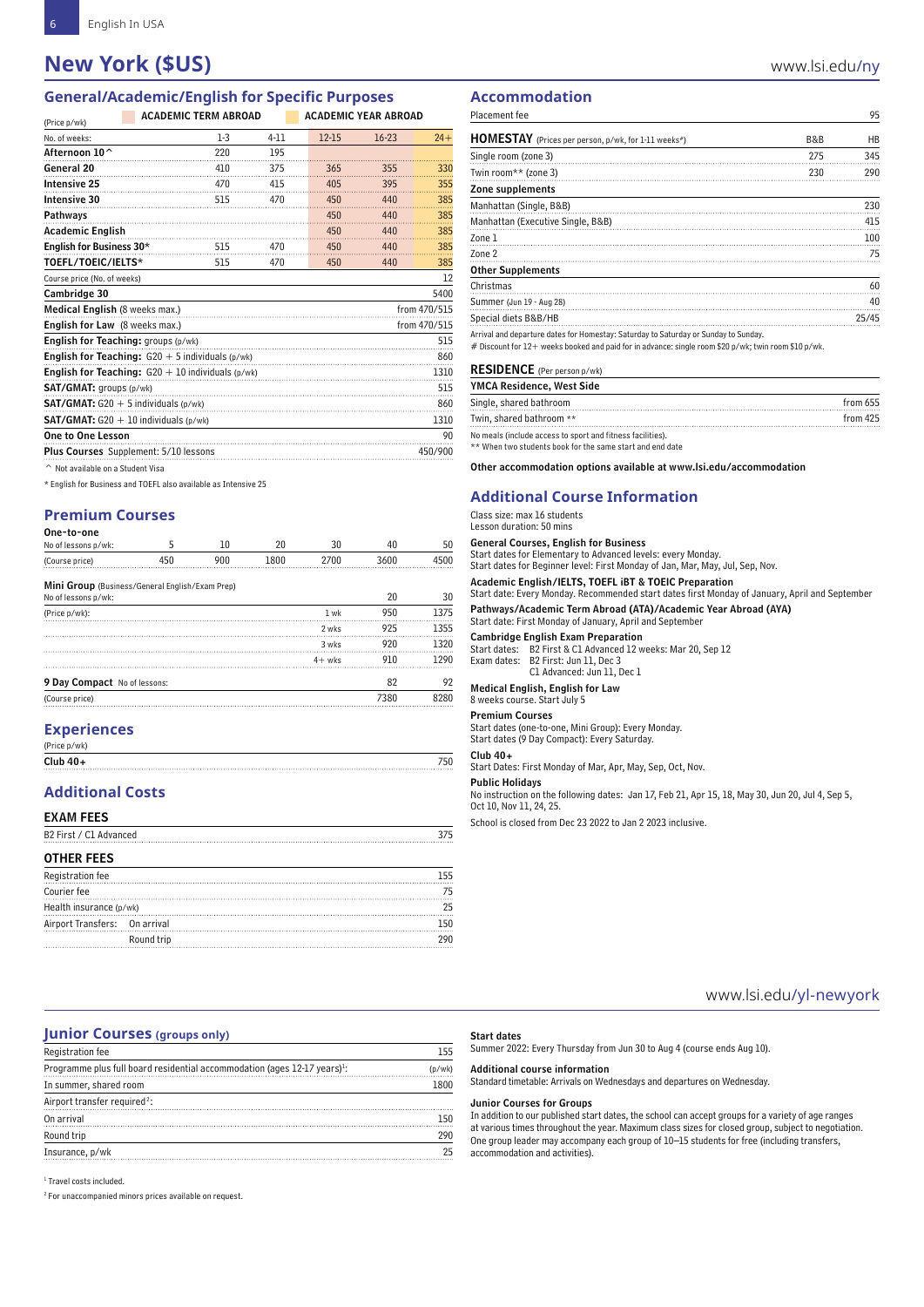# **Boston (\$US)** www.lsi.edu/boston

# **General/Academic/English for Specific Purposes**

**ACADEMIC TERM ABROAD** 

| (Price p/wk)                                       | ACADEMIC TERM ABROAD                                           |        |           | ACADEMIC YEAR ABROAD |         |
|----------------------------------------------------|----------------------------------------------------------------|--------|-----------|----------------------|---------|
| No. of weeks:                                      | $1-3$                                                          | $4-11$ | $12 - 15$ | $16 - 23$            | $24+$   |
| Afternoon 10 $^{\scriptscriptstyle\wedge}$         | 200                                                            | 190    |           |                      |         |
| General 20                                         | 385                                                            | 365    | 355       | 345                  | 320     |
| <b>Intensive 25</b>                                | 440                                                            | 405    | 395       | 385                  | 345     |
| <b>Intensive 30</b>                                | 495                                                            | 450    | 440       | 430                  | 375     |
| Pathways                                           |                                                                |        | 440       | 430                  | 375     |
| <b>Academic English</b>                            |                                                                |        | 440       | 430                  | 375     |
| English for Business*                              | 495                                                            | 450    | 440       | 430                  | 375     |
| TOEFL/TOEIC/IELTS*                                 | 495                                                            | 450    | 440       | 430                  | 375     |
| Course price (No. of weeks)                        |                                                                |        |           |                      | 12      |
| Cambridge 30                                       |                                                                |        |           |                      | 5280    |
| English for Teaching: groups (p/wk)                |                                                                |        |           |                      | 495     |
|                                                    | <b>English for Teaching:</b> $G20 + 5$ individuals ( $p/wk$ )  |        |           |                      | 805     |
|                                                    | <b>English for Teaching:</b> $G20 + 10$ individuals ( $p/wk$ ) |        |           |                      | 1225    |
| <b>SAT/GMAT:</b> groups (p/wk)                     |                                                                |        |           |                      | 495     |
| <b>SAT/GMAT:</b> G20 $+$ 5 individuals ( $p/wk$ )  |                                                                |        |           |                      | 805     |
| <b>SAT/GMAT:</b> $G20 + 10$ individuals ( $p/wk$ ) |                                                                |        |           |                      | 1225    |
| One to One Lesson                                  |                                                                |        |           |                      | 84      |
| Plus Courses Supplement: 5/10 lessons              |                                                                |        |           |                      | 420/840 |
|                                                    |                                                                |        |           |                      |         |

 $\hat{ }$  Not available on a Student Visa

\* English for Business and TOEFL also available as Intensive 25

### **Premium Courses**

| One-to-one          |  |     |          |  |
|---------------------|--|-----|----------|--|
| No of lessons p/wk: |  |     |          |  |
| (Course price)      |  | 680 | 336C<br> |  |

Mini Group (Business/General English/Exam Prep)

| No of lessons p/wk: |          |      |     |
|---------------------|----------|------|-----|
| (Price p/wk):       | 1 wk     |      | 365 |
|                     | 2 wks    | 01 N | 335 |
|                     | 3 wks    |      | 300 |
|                     | $4+$ wks | 875  | 270 |
|                     |          |      |     |

### **Additional Costs**

### EXAM FEES

B<sub>2</sub> First / C1 Advanced 375

### OTHER FEES

| Registration fee              |            | 155 |
|-------------------------------|------------|-----|
| Courier fee                   |            | 75  |
| Health insurance (p/wk)       |            | クら  |
| Airport Transfers: On arrival |            | 125 |
|                               | Round trip | 240 |
|                               |            |     |

**Accommodation**

| Placement fee                                                                      |                | 95    |
|------------------------------------------------------------------------------------|----------------|-------|
| $HOMESTAY$ (Prices per person p/wk for 1-11 weeks#)                                | <b>B&amp;B</b> | HB    |
| Single room                                                                        | 250            | 315   |
| Twin room**                                                                        | 220            | 270   |
| Supplements p/wk                                                                   |                |       |
| Executive                                                                          |                | 90    |
| Christmas                                                                          |                | 60    |
| Summer (Jun 19 - Aug 28)                                                           |                | 40    |
| Special diets B&B/HB                                                               |                | 25/45 |
| Arrival and departure dates for Homestay: Caturday to Caturday or Cunday to Cunday |                |       |

Arrival and departure dates for Homestay: Saturday to Saturday or Sunday to Sunday. # Discount for 12+ weeks booked and paid for in advance: single room \$20 p/wk; twin room \$10 p/wk.

### RESIDENCE (Per person p/wk)

| <b>ESL Townhouse</b> (no meals, 18 weeks minimum staying)                                                                     |      |
|-------------------------------------------------------------------------------------------------------------------------------|------|
| 2-bedroom apartment                                                                                                           | 270+ |
| 3-bedroom apartment                                                                                                           | 235‡ |
| \$200 refundable security deposit charged on arrival at the residence. \$200 Non-Refundable move in fee charged.              |      |
| IGH - International Guest House (4 weeks minimum staying)                                                                     |      |
| Single room, shared bathroom                                                                                                  | 910  |
| Twin room, shared bathroom**                                                                                                  | 525  |
| Saturday to Saturday accommodation only.<br>\$200 refundable security denosit charged on arrival at the residence (Cash only) |      |

sit charged on arrival at the residence (Cash only).

\*\* When two students book for the same start and end date.

† When 3 students book for the same start and end date.

‡ When 4 students book for the same start and end date.

Other accommodation options available at www.lsi.edu/accommodation

### **Additional Course Information**

Class size: max 16 students

Lesson duration: 50 mins

#### General Courses, English for Business Start dates for Elementary to Advanced levels: every Monday

Academic English/IELTS, TOEFL iBT & TOEIC Preparation Start date: Every Monday. Recommended start dates first Monday of January, April and September.

Pathways/Academic Term Abroad (ATA)/Academic Year Abroad (AYA)

#### Start date: First Monday of January, April and September. Cambridge English Exam Preparation

Start dates: B2 First & C1 Advanced 12 weeks: Mar 20, Sep 12 Exam dates: B2 First: Jun 11, Dec 3

C1 Advanced: Jun 11, Dec 1

Premium Courses Start dates (one-to-one, Mini Group): Every Monday.

### Public Holidays

No instruction on the following dates: Jan 17, Feb 21, Apr 15, 18, May 30, Jun 20, Jul 4, Sep 5, Oct 10, Nov 11, 24, 25.

School is closed from Dec 23 2022 to Jan 2 2023 inclusive.

### www.lsi.edu/yl-boston

### **Junior Courses**

| Registration fee                                                                                    | 155    |
|-----------------------------------------------------------------------------------------------------|--------|
| Programme for ages 12-17 years                                                                      | (p/wk) |
| English tuition only                                                                                | 415    |
| Tuition, lunch + activities <sup>1</sup>                                                            | 820    |
| Programme plus full board homestay in twin room accommodation (for ages 12-17 years) <sup>1</sup> : | (p/wk) |
| In summer                                                                                           | 1225   |
| Airport transfer required <sup>2</sup> :                                                            |        |
| On arrival                                                                                          | 125    |
| Round trip                                                                                          | 240    |
| Insurance, p/wk                                                                                     | 25     |

#### Start Dates

Summer 2022: Every Monday from Jun 27 to Aug 1 (course ends Aug 5) - GROUPS ONLY. Residential accommodation may be available for chaperoned groups with students aged 13+. Details and pricing available upon request.

## Additional course information

Standard timetable: Arrivals on Sunday and departures on Saturday.

### Junior Courses for Groups

In addition to our published start dates, the school can accept groups for a variety of age ranges at various times throughout the year. Maximum class sizes for closed group, subject to negotiation. One group leader may accompany each group of 10–15 students for free (including transfers, accommodation and activities).

1 Travel costs included.

2 For unaccompanied minors prices available on request.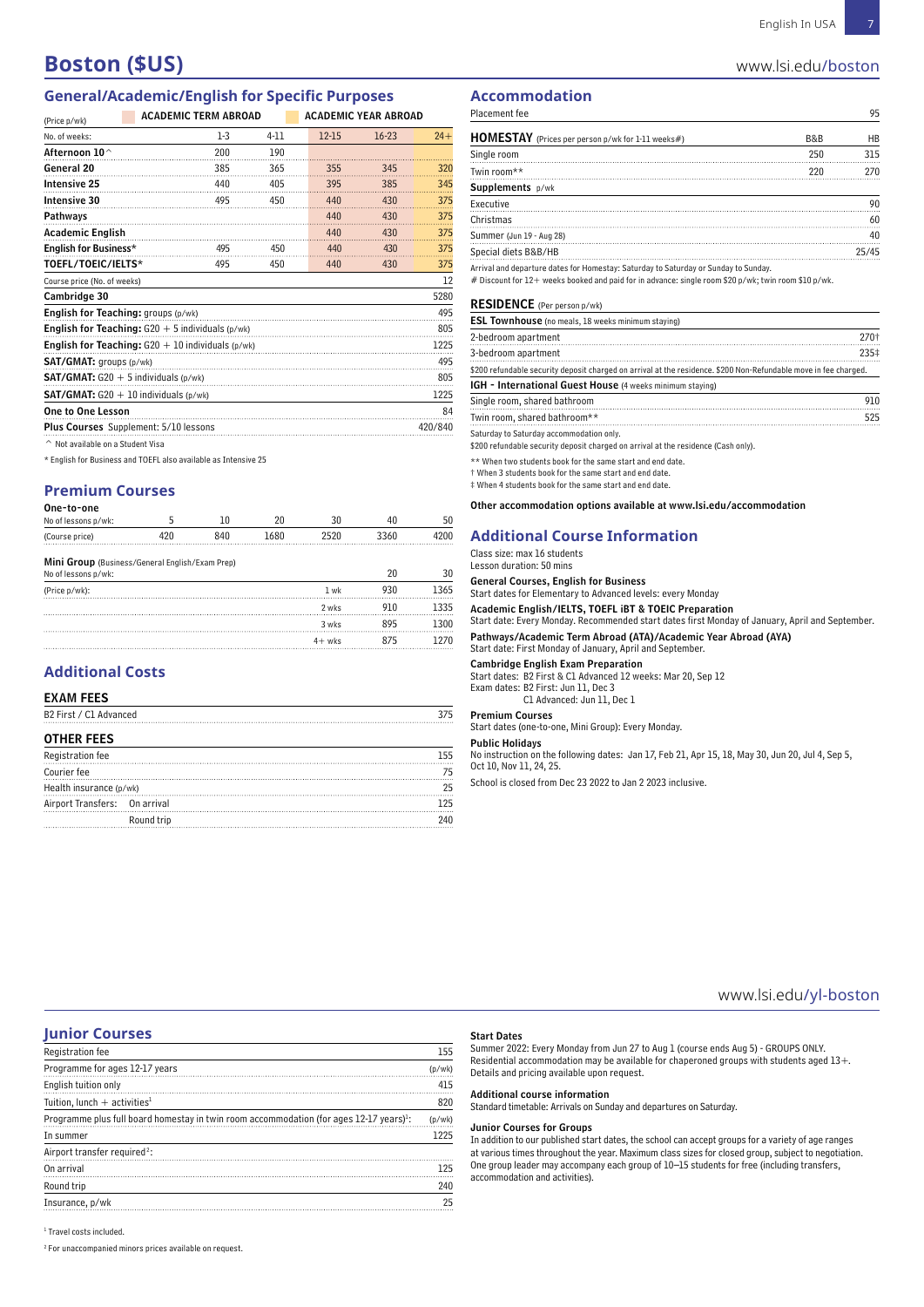# **San Diego (\$US)** www.lsi.edu/sd

# **General/Academic/English for Specific Purposes**

**ACADEMIC YEAR ABROAD** 

| (Price p/wk)                                                   |       |              |           |           |         |
|----------------------------------------------------------------|-------|--------------|-----------|-----------|---------|
| No. of weeks:                                                  | $1-3$ | $4-11$       | $12 - 15$ | $16 - 23$ | $24+$   |
| Afternoon 10 <sup><math>\land</math></sup>                     | 200   | 190          |           |           |         |
| General 20                                                     | 385   | 365          | 355       | 345       | 320     |
| <b>Intensive 25</b>                                            | 440   | 405          | 395       | 385       | 345     |
| Intensive 30                                                   | 495   | 450          | 440       | 430       | 375     |
| Pathways                                                       |       |              | 440       | 430       | 375     |
| <b>Academic English</b>                                        |       |              | 440       | 430       | 375     |
| English for Business 30*                                       | 495   | 450          | 440       | 430       | 375     |
| TOEFL/TOEIC/IELTS*                                             | 495   | 450          | 440       | 430       | 375     |
| Course price (No. of weeks)                                    |       | $\mathbf{8}$ | 10        | 11        | 12      |
| Cambridge 30                                                   |       | 3600         | 4500      | 4950      | 5280    |
| English for Teaching: groups (p/wk)                            |       |              |           |           | 495     |
| <b>English for Teaching:</b> $G20 + 5$ individuals ( $p/wk$ )  |       |              |           |           | 805     |
| <b>English for Teaching:</b> $G20 + 10$ individuals ( $p/wk$ ) |       |              |           |           | 1225    |
| SAT/GMAT: groups (p/wk)                                        |       |              |           |           | 495     |
| <b>SAT/GMAT:</b> $G20 + 5$ individuals ( $p/wk$ )              |       |              |           |           | 805     |
| <b>SAT/GMAT:</b> $G20 + 10$ individuals ( $p/wk$ )             |       |              |           |           | 1225    |
| One to One Lesson                                              |       |              |           |           | 84      |
| <b>Plus Courses</b> Supplement: 5/10 lessons                   |       |              |           |           | 420/840 |
| $\hat{\ }$ Not available on a Student Visa                     |       |              |           |           |         |

\* English for Business and TOEFL also available as Intensive 25

### **Premium Courses**

| One-to-one                                      |     |     |      |          |      |      |
|-------------------------------------------------|-----|-----|------|----------|------|------|
| No of lessons p/wk:                             |     | 10  | 20   | 30       | 40   | 50   |
| (Course price)                                  | 420 | 840 | 1680 | 2520     | 3360 |      |
| Mini Group (Business/General English/Exam Prep) |     |     |      |          |      |      |
| No of lessons p/wk:                             |     |     |      |          | 20   | 30   |
| (Price p/wk):                                   |     |     |      | 1 wk     | 930  | 1365 |
|                                                 |     |     |      | 2 wks    | 910  | 1335 |
|                                                 |     |     |      | 3 wks    | 895  | 1300 |
|                                                 |     |     |      | $4+$ wks | 875  | 1270 |

9 Day Compact No of lessons: 82 92 (Course price) 6888 7728

|  |  |  |  | <b>Additional Costs</b> |
|--|--|--|--|-------------------------|

#### EXAM FEES

| B2 First / C1 Advanced / C2 Proficiency |            | 375 |
|-----------------------------------------|------------|-----|
| <b>OTHER FEES</b>                       |            |     |
| Registration fee                        |            | 155 |
| Courier fee                             |            | 75  |
| Health insurance (p/wk)                 |            | 25  |
| Airport Transfers: On arrival           |            | 130 |
|                                         | Round trip | 230 |
| Airport transfer U18 supplement         |            |     |

### **Accommodation**

| Placement fee                                     |     | 95        |
|---------------------------------------------------|-----|-----------|
| HOMESTAY (Prices per person p/wk for 1-11 weeks#) | B&B | <b>HB</b> |
| Single room                                       | 240 | 305       |
| Twin room**                                       | 210 | 260       |
| <b>Supplements</b>                                |     |           |
| Executive                                         |     | 90        |
| Christmas                                         |     | 60        |
| Summer (Jun 19 - Aug 28)                          |     | 40        |
| Special diets B&B/HB                              |     | 25/45     |

Arrival and departure dates for Homestay: Saturday to Saturday or Sunday to Sunday.

# Discount for 12+ weeks booked and paid for in advance: single room \$20 p/wk; twin room \$10 p/wk.

#### RESIDENCE (Per person p/wk)

| Vantaggio Residence (No meals)     | No. of weeks: | $1-3$ |     |
|------------------------------------|---------------|-------|-----|
| Single room, private bathroom      |               | 545   | 365 |
| Twin/double room, private bathroom |               | 320   |     |

\$250 non-refundable move in fee charged (4 weeks prior to the student's arrival date).

\$500 refundable security deposit charged by card on arrival at the residence.

\*\* When two students book for the same start and end date.

#### Other accommodation options available at www.lsi.edu/accommodation

### **Additional Course Information**

#### Class size: max 16 students. Lesson duration: 50 mins.

#### General Courses, English for Business

Start dates for Elementary to Advanced levels: Every Monday

Start dates for Beginner level: First Monday of Jan, Mar, May, Jul, Sep, Nov.

### Academic English/IELTS, TOEFL iBT & TOEIC Preparation

Start date: Every Monday. Recommended start dates first Monday of January, April and September

Pathways/Academic Term Abroad (ATA)/Academic Year Abroad (AYA)

### Start date: First Monday of January, April and September

| <b>Cambridge English Exam Preparation</b>            |
|------------------------------------------------------|
| Start dates: B2 First & C1 Advanced, 10 weeks: Jan 4 |
| B2 First & C1 Advanced 12 weeks: Mar 20, Sep 18      |
| B2 First & C1 Advanced 8 weeks: Jul 5                |
| C2 Proficiency 11 weeks: Sep 18                      |

Exam dates: B2 First: Mar 11, Jun 7, Aug 25, Dec 10 C1 Advanced: Mar 12, Jun 8, Aug 26, Dec 10

C2 Proficiency: Dec 4 All exams are paper based

#### Premium Courses

Start dates (one-to-one, Mini Group): Every Monday. Start dates (9 Day Compact): Every Saturday.

### Public Holidays

No instruction on the following dates: Jan 17, Feb 21, Mar 31, Apr 15, 18, Jul 4, Sep 5, 9, 23, Nov 11, 24, 25.

School is closed from Dec 23 2022 to Jan 2 2023 inclusive.

### www.lsi.edu/yl-sandiego

#### **Junior Courses**

| <b>Registration fee</b>                                                                               | 155    |
|-------------------------------------------------------------------------------------------------------|--------|
| Programme for ages 6-11 <sup>1</sup> and 12-17                                                        | (p/wk) |
| English tuition only (winter)                                                                         | 395    |
| English tuition only (summer)                                                                         | 410    |
| Tuition, lunch $+$ activities (winter, ages 12-17 only) <sup>2</sup>                                  | 800    |
| Tuition, lunch $+$ activities (summer, ages 12-17 only) <sup>2</sup>                                  | 820    |
| Programme plus full board homestay in shared room accommodation (for ages 12-17 years) <sup>2</sup> : | (p/wk) |
| In winter                                                                                             | 1160   |
| In summer                                                                                             | 1215   |
| Airport transfer required <sup>3</sup> :                                                              |        |
| On arrival                                                                                            | 130    |
| Round trip                                                                                            | 230    |
| Insurance, p/wk                                                                                       | 25     |

 $^{\rm 1}$  Students aged 6-11 years must be accompanied by a parent or guardian. The programme for ages 6-11 includes tuition only. English tuition and activities package may be available. Contact school for information and prices.

2 Travel costs included.

### 3 For unaccompanied minors prices available on request.

Start dates Winter 2022: Every Monday from Jan 3 to Feb 7 (course ends Feb 11). Summer 2022: Every Monday from Jun 27 to Aug 8 (course ends Aug 12). Winter 2023: Every Monday from Jan 3 to Feb 6 (course ends Feb 10).

#### Additional course information

Standard timetable: Arrivals on Sunday and departures on Saturday.

#### Junior Courses for Groups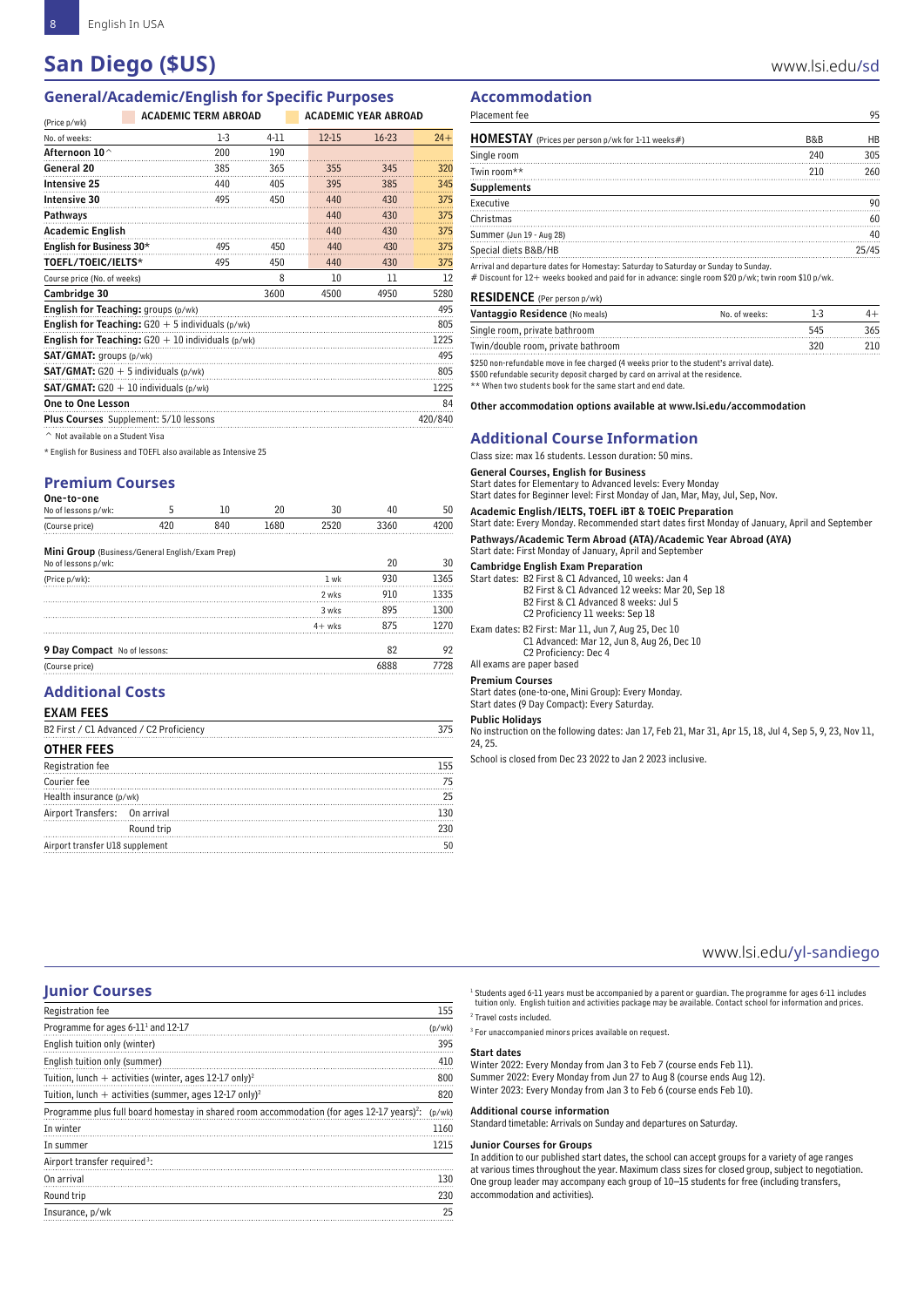# **San Francisco/Berkeley (\$US)** www.lsi.edu/berkeley

### **General/Academic/English for Specific Purposes**

| (Price p/wk)                                                   | <b>ACADEMIC TERM ABROAD</b> |        |           | <b>ACADEMIC YEAR ABROAD</b> |         |
|----------------------------------------------------------------|-----------------------------|--------|-----------|-----------------------------|---------|
| No. of weeks:                                                  | $1-3$                       | $4-11$ | $12 - 15$ | $16 - 23$                   | $24+$   |
| Afternoon 10 $^{\scriptscriptstyle\wedge}$                     | 200                         | 190    |           |                             |         |
| General 20                                                     | 385                         | 365    | 355       | 345                         | 320     |
| <b>Intensive 25</b>                                            | 440                         | 40.5   | 395       | 385                         | 345     |
| <b>Intensive 30</b>                                            | 495                         | 450    | 440       | 430                         | 375     |
| Pathways                                                       |                             |        | 440       | 430                         | 375     |
| <b>Academic English</b>                                        |                             |        | 440       | 430                         | 375     |
| English for Business*                                          | 495                         | 450    | 440       | 430                         | 375     |
| TOEFL/TOEIC/IELTS*                                             | 495                         | 450    | 440       | 430                         | 375     |
| Course price (No. of weeks)                                    |                             |        |           |                             | 12      |
| Cambridge 30                                                   |                             |        |           |                             | 5280    |
| English for Teaching: groups (p/wk)                            |                             |        |           |                             | 495     |
| <b>English for Teaching:</b> $G20 + 5$ individuals ( $p/wk$ )  |                             |        |           |                             | 805     |
| <b>English for Teaching:</b> $G20 + 10$ individuals ( $p/wk$ ) |                             |        |           |                             | 1225    |
| SAT/GMAT: groups (p/wk)                                        |                             |        |           |                             | 495     |
| <b>SAT/GMAT:</b> G20 $+$ 5 individuals ( $p/wk$ )              |                             |        |           |                             | 805     |
| <b>SAT/GMAT:</b> $G20 + 10$ individuals ( $p/wk$ )             |                             |        |           |                             | 1225    |
| One to One Lesson                                              |                             |        |           |                             | 84      |
| Plus Courses Supplement: 5/10 lessons                          |                             |        |           |                             | 420/840 |
|                                                                |                             |        |           |                             |         |

^ Not available on a Student Visa

\* English for Business and TOEFL also available as Intensive 25

### **Premium Courses**

| 3360 |      |
|------|------|
|      | 1680 |

Mini Group (Business/General English/Exam Prep)

| No of lessons p/wk: |          |     |     |
|---------------------|----------|-----|-----|
| (Price p/wk):       | 1 wk     | 930 | 365 |
|                     | 2 wks    | 910 |     |
|                     | 3 wks    | 895 |     |
|                     | $4+$ wks | くノら |     |

#### **Additional Costs**  EXAM FEES

| <b>EAAM FEES</b>              |            |     |
|-------------------------------|------------|-----|
| B2 First / C1 Advanced        |            | 375 |
| <b>OTHER FEES</b>             |            |     |
| Registration fee              |            | 155 |
| Courier fee                   |            | 75  |
| Health insurance (p/wk)       |            | 25  |
| Airport Transfers: On arrival |            | 115 |
|                               | Round trip | 220 |
|                               |            |     |

# **Accommodation**

| Placement fee                                     |     | 95    |
|---------------------------------------------------|-----|-------|
| HOMESTAY (Prices per person p/wk for 1-11 weeks#) | B&B | HB    |
| Single room                                       | 275 | 345   |
| Twin room**                                       | 240 | 300   |
| <b>Supplements</b>                                |     |       |
| Executive                                         |     | 90    |
| Christmas                                         |     | 60    |
| Summer (Jun 19 - Aug 28)                          |     | 40    |
| Special diets B&B/HB                              |     | 25/45 |

Arrival and departure dates for Homestay: Saturday to Saturday or Sunday to Sunday. # Discount for 12+ weeks booked and paid for in advance: single room \$20 p/wk; twin room \$10 p/wk.

Other accommodation options available at www.lsi.edu/accommodation

### **Additional Course Information**

Class size: max 16 students

Lesson duration: 50 mins

General Courses, English for Business

Start dates for Elementary to Advanced levels: Every Monday

Academic English/IELTS, TOEFL iBT & TOEIC Preparation Start date: Every Monday. Recommended start dates first Monday of January, April and September

Pathways/Academic Term Abroad (ATA)/Academic Year Abroad (AYA) Start date: First Monday of January, April and September

### Cambridge English Exam Preparation

Start dates: B2 First & C1 Advanced 12 weeks: Mar 20, Sep 12 Exam dates: B2 First: Jun 11, Dec 3

C1 Advanced: Jun 11, Dec 1

Premium Courses

Start dates (One-to-one, Mini Group): Every Monday.

Public Holidays

No instruction on the following dates: Jan 17, Feb 21, Mar 31, Apr 15, 18, Jul 4, Sep 5, 9, 23, Nov 11, 24, 25.

School is closed from Dec 23 2022 to Jan 2 2023 inclusive.

### www.lsi.edu/yl-berkeley

### **Junior Courses**

| Registration fee                                                                                    | 155    |
|-----------------------------------------------------------------------------------------------------|--------|
| Programme for ages 12-17                                                                            | (p/wk) |
| English tuition only                                                                                | 415    |
| Tuition, lunch $+$ activities <sup>1</sup>                                                          | 820    |
| Programme plus full board homestay in twin room accommodation (for ages 12-17 years) <sup>1</sup> : | (p/wk) |
| In summer                                                                                           | 1240   |
| Airport transfer required <sup>2</sup> :                                                            |        |
| On arrival                                                                                          | 115    |
| Round trip                                                                                          | 220    |
| Insurance, p/wk                                                                                     | 25     |

### Start dates

Summer 2022: Every Monday from Jun 27 to Aug 1 (course ends Aug 5) - GROUPS ONLY.

#### Additional course information

Standard timetable: Arrivals on Sunday and departures on Saturday.

#### Junior Courses for Groups

In addition to our published start dates, the school can accept groups for a variety of age ranges at various times throughout the year. Maximum class sizes for closed group, subject to negotiation. One group leader may accompany each group of 10–15 students for free (including transfers, accommodation and activities).

1 Travel costs included.

2 For unaccompanied minors prices available on request.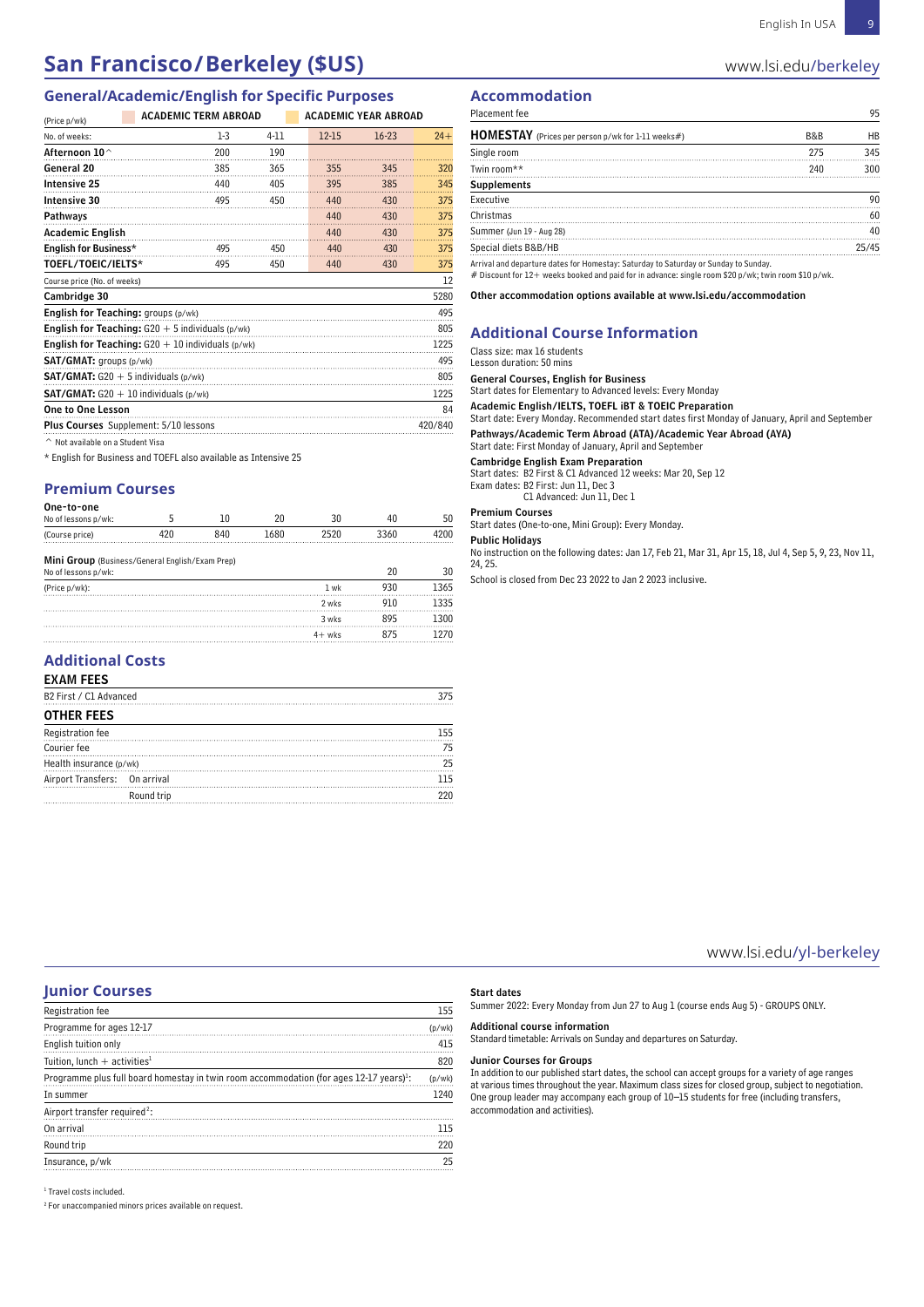# **Toronto (\$CD)** www.lsi.edu/toronto

### **General/Academic/English for Specific Purposes**

**ACADEMIC TERM ABROAD ACADEMIC YEAR ABROAD** 

| (Price p/wk)                                                                         | ACADEMIC TENNI ADNOAD |      |           | ACADEMIC TEAN ADNUAD |              |
|--------------------------------------------------------------------------------------|-----------------------|------|-----------|----------------------|--------------|
| No. of weeks:                                                                        | 1-3                   | 4-11 | $12 - 15$ | $16-23$              | $24+$        |
| Afternoon 10 $\mathord{\stackrel{\scriptscriptstyle\wedge}{\scriptscriptstyle\sim}}$ | 185                   | 180  |           |                      |              |
| General 20                                                                           | 355                   | 345  | 325       | 315                  | 295          |
| <b>Intensive 25</b>                                                                  | 395                   | 385  | 365       | 355                  | 320          |
| Intensive 30                                                                         | 430                   | 420  | 405       | 390                  | 340          |
| Pathways                                                                             |                       |      | 405       | 390                  | 340          |
| <b>Academic English</b>                                                              |                       |      | 405       | 390                  | 340          |
| English for Business*                                                                | 430                   | 420  | 405       | 390                  | 340          |
| TOEFL/TOEIC/IELTS*                                                                   | 430                   | 420  | 405       | 390                  | 340          |
| Course price (No. of weeks)                                                          |                       |      | 8         | 10                   | 12           |
| Cambridge 30                                                                         |                       |      | 3360      | 4200                 | 4860         |
| <b>Medical English (8 weeks max.)</b>                                                |                       |      |           |                      | from 395/430 |
| <b>English for Law (8 weeks max.)</b>                                                |                       |      |           |                      | from 395/430 |
| <b>One to One Lesson</b>                                                             |                       |      |           |                      | 95           |
| <b>Plus Courses</b> Supplement: 5/10 lessons                                         |                       |      |           |                      | 475/950      |
| Not available on a Short Term Study Visa                                             |                       |      |           |                      |              |

\* English for Business and TOEFL also available as Intensive 25

### **Premium Courses**

| One-to-one          |  |     |      |      |      |      |
|---------------------|--|-----|------|------|------|------|
| No of lessons p/wk: |  |     |      | 30   | 40   | 50   |
| (Course price)      |  | 950 | 1900 | 2850 | 3800 | 1750 |

| Mini Group (Business/General English/Exam Prep)<br>No of lessons p/wk: |          | 20   | 30   |
|------------------------------------------------------------------------|----------|------|------|
| (Price p/wk):                                                          | 1 wk     | 1020 | 1355 |
|                                                                        | 2 wks    | 910  | 1200 |
|                                                                        | 3 wks    | 865  | 1155 |
|                                                                        | $4+$ wks | 845  | 1130 |
| 9 Day Compact No of lessons:                                           |          | 82   | 92   |
| (Course price)                                                         |          | 7790 | 8740 |
|                                                                        |          |      |      |

### **Experiences**

| co n /wk<br>WN. |  |
|-----------------|--|
| Club $40+$      |  |
|                 |  |

### **Additional Costs**

| <b>EXAM FEES</b>                               |     |
|------------------------------------------------|-----|
| B <sub>2</sub> First / C <sub>1</sub> Advanced | 370 |
| <b>OTHER FEES</b>                              |     |
| Registration fee                               | 155 |
| Textbook (Cambridge Exams)                     | 80  |
| Courier fee                                    | 100 |
| Health insurance (p/wk)                        | 15  |
| Notary fees for unaccompanied minors (U18)     | 60  |

Airport Transfers: On arrival 110

Round trip 205

### **Accommodation**

| Placement fee                                                                                                                                     |     |     | 195       |
|---------------------------------------------------------------------------------------------------------------------------------------------------|-----|-----|-----------|
| <b>HOMESTAY</b> (Prices per person p/wk)                                                                                                          | B&B | HB  | <b>FB</b> |
| Single room                                                                                                                                       | 210 | 245 | 260       |
| Twin room**                                                                                                                                       | 200 | 235 | 250       |
| <b>Supplements</b>                                                                                                                                |     |     |           |
| Christmas                                                                                                                                         |     |     | 50        |
| Summer (Jun 19 - Aug 28)                                                                                                                          |     |     | 35        |
| Special diets B&B/HB                                                                                                                              |     |     | 25/45     |
| Executive                                                                                                                                         |     |     | 75        |
| Arrival and departure dates for Homestay: Saturday to Saturday or Sunday to Sunday.<br>** When two students book for the same start and end date. |     |     |           |

#### RESIDENCE (Prices per person p/wk)

| <b>Ryerson University ILC (May-Aug)</b> |            |
|-----------------------------------------|------------|
| Single room, private bathroom           | from $550$ |

Other accommodation options available at www.lsi.edu/accommodation

### **Additional Course Information**

Class size: max 16 students

Lesson duration: 50 min (45 mins for Premium Courses).

#### General Courses, English for Business

Start dates for Elementary to Advanced levels: Every Monday Start dates for Beginner level: First Monday of Feb, Apr, Jun, Sep, Nov Academic English/ IELTS, TOEFL iBT & TOEIC Preparation

Start date: Every Monday. Recommended start dates first Monday of January, April and September

#### Pathways/Academic Term Abroad (ATA)/Academic Year Abroad (AYA) Start date: First Monday of January, April and September

#### Cambridge English Exam Preparation

| Start dates: B2 First & C1 Advanced 10 weeks: Jan 4 |
|-----------------------------------------------------|
| B2 First & C1 Advanced 12 weeks: Mar 20, Sep 12     |
| B2 First & C1 Advanced 8 weeks: Jul 4               |
| Exam dates: B2 First: Mar 12, Jun 7, Aug 25, Nov 29 |

C1 Advanced: Mar 13, Jun 8, Aug 26, Nov 30

All exams are paper based

#### Medical English, English for Law

8 weeks course. Start July 4

Premium Courses

Start dates (one-to-one, Mini Group): Every Monday. Start dates (9 Day Compact): Every Saturday.

### Club 40+

Start Dates: First Monday of of Jan, Mar, May, Sep, Nov

#### Public Holidays

No instruction on the following dates: Jan 3, Feb 21, Apr 15, 18, May 23, Jul 1, Aug 1, Sep 5, Oct 10, Nov 11.

School is closed from Dec 23 2022 to Jan 2 2023 inclusive.

### www.lsi.edu/yl-toronto

### **Junior Courses**

| <b>Registration fee</b>                                                                           | 155    |
|---------------------------------------------------------------------------------------------------|--------|
| Programme for ages $6$ -11 $1$ and 12-17 years                                                    | (p/wk) |
| English tuition only                                                                              | 370    |
| Tuition, lunch $+$ activities (winter, ages 12-17 only) <sup>2</sup>                              | 770    |
| Tuition, lunch $+$ activities (summer, ages 12-17 only) <sup>2</sup>                              | 820    |
| Programme plus full board homestay in twin room accommodation (for ages 12-17 years) <sup>2</sup> | (p/wk) |
| In winter                                                                                         | 1080   |
| In summer                                                                                         | 1130   |
| Programme plus full board residential accommodation (for ages 13-17 years, groups only)           | (p/wk) |
| Single room (summer)                                                                              | 1780   |
| Airport transfers <sup>3</sup> :                                                                  |        |
| On arrival                                                                                        | 110    |
| Round trip                                                                                        | 205    |
| Insurance, p/wk                                                                                   | 15     |
| Custodianship service available                                                                   |        |
| (if requested by Canadian Embassy)                                                                | 60     |

<sup>1</sup> Students aged 6-11 years must be accompanied by a parent or guardian. The programme for ages 6-11 includes<br>tuition only. English tuition and activities packagemay be available. Contact school for information and prices 2 Travel cost included.

3 Compulsory fee for unaccompanied minors under 16, options for aged 16-17 years.

#### Start dates

Winter 2022: Every Monday from Jan 4 to Feb 7 (course ends Feb 11) - GROUPS ONLY. Summer 2022: Every Monday from Jun 27 to Aug 8 (course ends Aug 12). Winter 2023: Every Monday from Jan 3 to Feb 6 (course ends Feb 10) - GROUPS ONLY.

Additional course information

Standard timetable: Arrivals on Sunday and departures on Saturday.

#### Junior Courses for Groups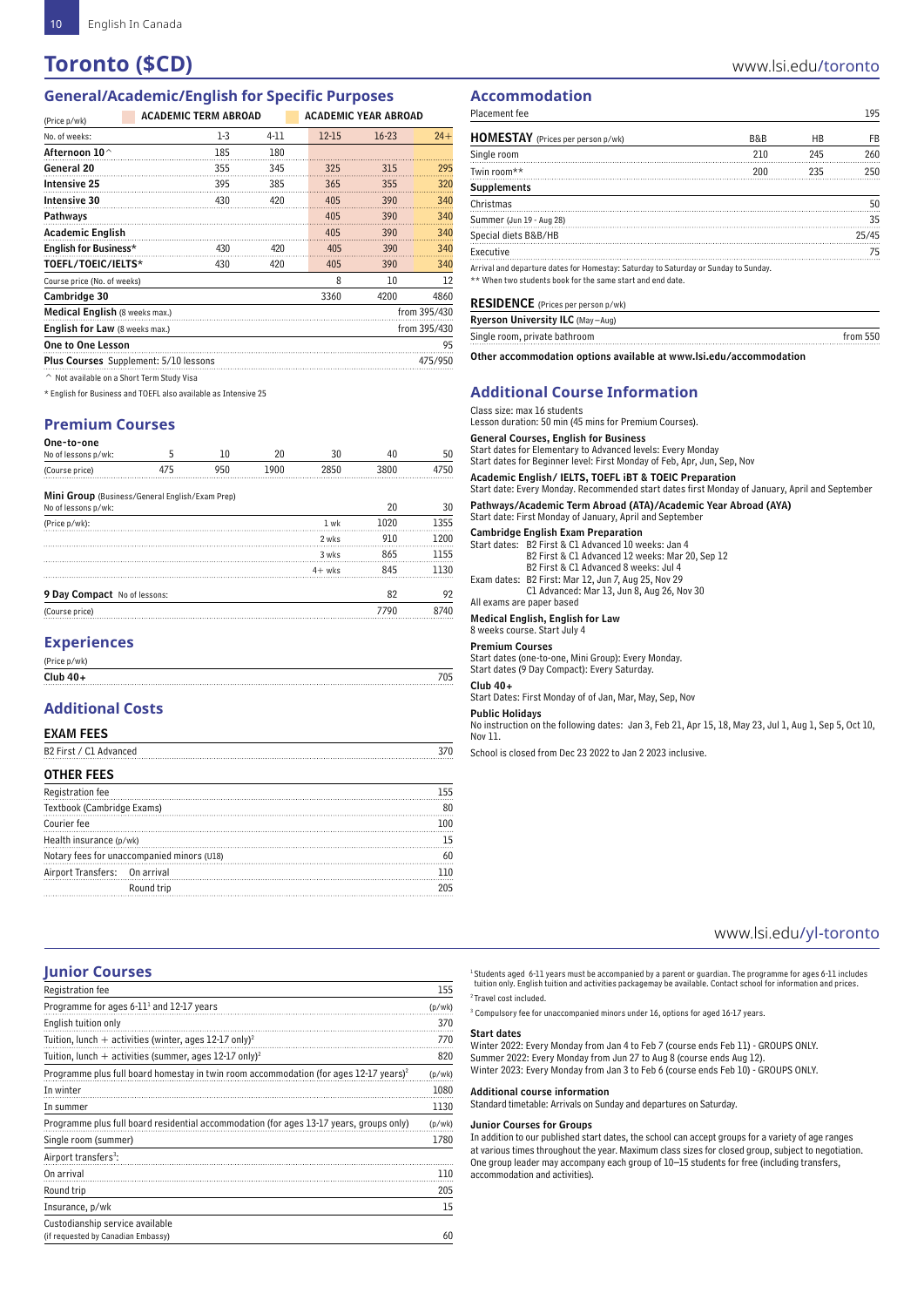# **Vancouver (\$CD)** www.lsi.edu/vancouver

### **General/Academic/English for Specific Purposes**

| (Price p/wk)                                 | <b>ACADEMIC TERM ABROAD</b> |        |           | <b>ACADEMIC YEAR ABROAD</b> |         |
|----------------------------------------------|-----------------------------|--------|-----------|-----------------------------|---------|
| No. of weeks:                                | $1-3$                       | $4-11$ | $12 - 15$ | $16-23$                     | $24+$   |
| Afternoon $10^{\sim}$                        | 185                         | 180    |           |                             |         |
| General 20                                   | 355                         | 345    | 325       | 315                         | 295     |
| <b>Intensive 25</b>                          | 395                         | 385    | 365       | 355                         | 320     |
| <b>Intensive 30</b>                          | 430                         | 420    | 405       | 390                         | 340     |
| Pathways                                     |                             |        | 405       | 390                         | 340     |
| <b>Academic English</b>                      |                             |        | 405       | 390                         | 340     |
| English for Business*                        | 430                         | 420    | 405       | 390                         | 340     |
| TOEFL/TOEIC/IELTS*                           | 430                         | 420    | 405       | 390                         | 340     |
| Course price (No. of weeks)                  |                             |        |           |                             | 12      |
| Cambridge 30                                 |                             |        |           |                             | 4860    |
| <b>Plus Courses</b> Supplement: 5/10 lessons |                             |        |           |                             | 475/950 |
| One to One Lesson                            |                             |        |           |                             | 95      |

^ Not available on a Student Visa

\* English for Business and TOEFL also available as Intensive 25

### **Premium Courses**

| One-to-one |
|------------|
|------------|

| No of lessons p/wk:                                                    |     |     | 20   |       | 40   | 50   |
|------------------------------------------------------------------------|-----|-----|------|-------|------|------|
| (Course price)                                                         | 475 | 950 | 1900 | 2850  | 3800 | 4750 |
| Mini Group (Business/General English/Exam Prep)<br>No of lessons p/wk: |     |     |      |       | 20   | 30   |
| (Price p/wk):                                                          |     |     |      | 1 wk  | 1020 | 1355 |
|                                                                        |     |     |      | 2 wks | 910  | 1200 |
|                                                                        |     |     |      | 3 wks | 865  | 1155 |

|                              | $4+$ wks | 845  |     |
|------------------------------|----------|------|-----|
| 9 Day Compact No of lessons: |          |      |     |
| (Course price)               |          | 7790 | 740 |

### **Additional Costs**

#### EXAM FEES

| B2 First/ C1 Advanced / C2 Proficiency |  |
|----------------------------------------|--|
|                                        |  |

| <b>OTHER FEES</b>             |                                            |     |
|-------------------------------|--------------------------------------------|-----|
| Registration fee              |                                            | 155 |
| Textbook (Cambridge Exams)    |                                            | 80  |
| Courier fee                   |                                            | 100 |
| Health insurance (p/wk)       |                                            |     |
|                               | Notary fees for unaccompanied minors (U19) | 60  |
| Airport Transfers: On arrival |                                            |     |
|                               | Round trip                                 |     |

#### **Accommodation**

| Placement fee                                                                                                                                      |     |     | 195   |
|----------------------------------------------------------------------------------------------------------------------------------------------------|-----|-----|-------|
| <b>HOMESTAY</b> (Prices per person p/wk)                                                                                                           | B&B | HB  | FB    |
| Single room                                                                                                                                        | 210 | 245 | 260   |
| Twin room**                                                                                                                                        | 200 | 235 | 250   |
| <b>Supplements</b>                                                                                                                                 |     |     |       |
| Christmas                                                                                                                                          |     |     | 50    |
| Summer (Jun 19 - Aug 28)                                                                                                                           |     |     | 35    |
| Special diets B&B/HB                                                                                                                               |     |     | 25/45 |
| Executive                                                                                                                                          |     |     | 75    |
| Arrival and departure dates for Homestay: Saturday to Saturday or Sunday to Sunday.<br>** Only when two students book together for the same dates. |     |     |       |

#### RESIDENCE (Per person p/wk)

| <b>YWCA Residence</b>                     |            |
|-------------------------------------------|------------|
| Single room, shared bathroom              | from $750$ |
| Double room, private bathroom#            | from $550$ |
| Summer Supplement (Jun to Sep)            |            |
| \$220 Non-Refundable move in fee charged. |            |

\$220 Non-Refundable move in fee charged. # When two students book for the same start and end date

#### Other accommodation options available at www.lsi.edu/accommodation

### **Additional Course Information**

### Class size: max 16 students

Lesson duration: 50 min (45 mins for Premium Courses).

General Courses, English for Business

Start dates for Elementary to Advanced levels: Every Monday Start dates for Beginner level: First Monday of Feb, Apr, Jun, Sep, Nov

Academic English/ IELTS, TOEFL iBT & TOEIC Preparation

Start date: Every Monday. Recommended start dates first Monday of January, April and September

Pathways/Academic Term Abroad (ATA)/Academic Year Abroad (AYA) Start date: First Monday of January, April and September

### Cambridge English Exam Preparation

Start dates: B2 First & C1 Advanced 12 weeks: Mar 20, Sep 12 C2 Proficiency: Sep 12

Exam dates: B2 First: Jun 11, Dec 3

C1 Advanced: Jun 11, Dec 1 C2 Proficiency: Dec 4~  $\sim$  Paper based exam

#### Premium Courses

Start dates (one-to-one, Mini Group): Every Monday. Start dates (9 Day Compact): Every Saturday.

#### Public Holidays

No instruction on the following dates: Jan 3, Feb 21, Apr 15, 18, May 23, Jul 1, Aug 1, Sep 5, 30, Oct 10, Nov 11.

School is closed from Dec 23 2022 to Jan 2 2023 inclusive.

### www.lsi.edu/yl-vancouver

#### **Junior Courses**

| Registration fee                                                                                    | 155    |
|-----------------------------------------------------------------------------------------------------|--------|
| Programme for ages 12-17 years                                                                      | (p/wk) |
| English tuition only                                                                                | 370    |
| Tuition, lunch $+$ activities <sup>1</sup>                                                          | 820    |
| Programme plus full board homestay in twin room accommodation (for ages 12-17 years) <sup>1</sup> : | (p/wk) |
| In summer                                                                                           | 1130   |
| Airport transfer required <sup>2</sup> :                                                            |        |
| On arrival                                                                                          | 110    |
| Round trip                                                                                          | 205    |
| Insurance, p/wk                                                                                     | 15     |
| Custodianship service available                                                                     |        |
| (if requested by Canadian Embassy)                                                                  | 60     |

#### Start dates

Summer 2022: Every Monday from Jun 27 to Aug 1 (course ends Aug 5) - GROUPS ONLY

Additional course information Standard timetable: Arrivals on Sunday and departures on Saturday.

#### Junior Courses for Groups

In addition to our published start dates, the school can accept groups for a variety of age ranges at various times throughout the year. Maximum class sizes for closed group, subject to negotiation. One group leader may accompany each group of 10–15 students for free (including transfers, accommodation and activities).

<sup>1</sup> Travel cost included

<sup>2</sup> Compulsory fee for unaccompanied minors under 16, options for aged 16-17 years.

11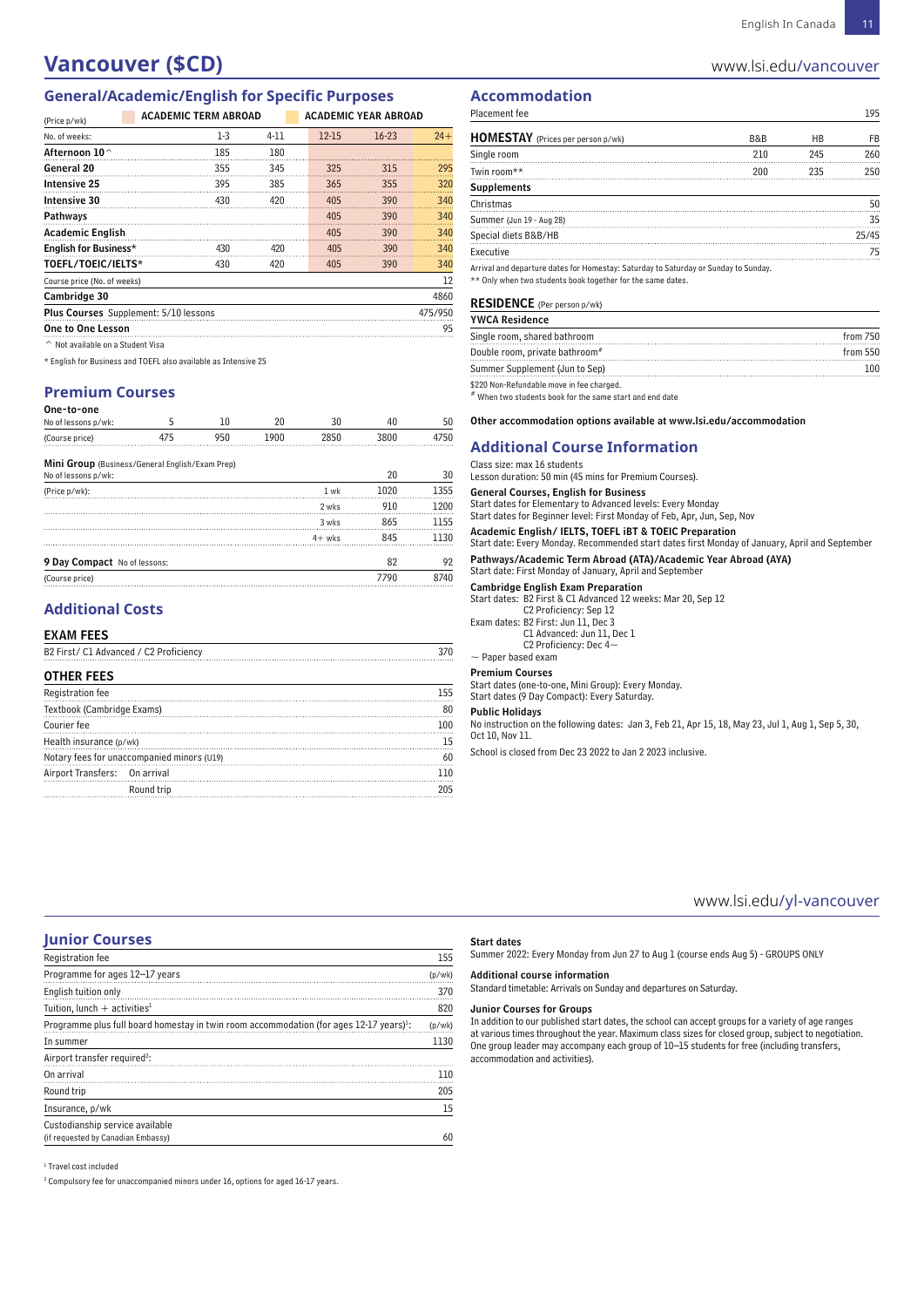# **Auckland (\$NZ)** www.lsi.edu/auckland

# **General/Academic/English for Specific Purposes**

 $\overline{\phantom{a}}$  ACADEMIC YEAR ABROAD

| (Price p/wk)                                       | ALADEMIL IEKM ABKUAD                                          |          |           | ALADEMIL YEAR ABRUAD |              |
|----------------------------------------------------|---------------------------------------------------------------|----------|-----------|----------------------|--------------|
| No. of weeks:                                      | $1-3$                                                         | $4 - 11$ | $12 - 15$ | $16 - 23$            | $24+$        |
| Afternoon 10 <sup><math>\land</math></sup>         | 190                                                           | 185      |           |                      |              |
| General 20                                         | 365                                                           | 360      | 355       |                      |              |
| <b>Intensive 24</b>                                | 415                                                           | 410      | 405       | 400                  | 360          |
| <b>Evening Intensive 24</b>                        | 415                                                           | 410      | 405       | 400                  | 360          |
| <b>Intensive 30</b>                                | 465                                                           | 460      | 455       | 450                  | 415          |
| Pathways                                           |                                                               |          | 455       | 450                  | 415          |
| <b>Academic English</b>                            |                                                               |          | 455       | 450                  | 415          |
| English for Business*                              | 465                                                           | 460      | 455       | 450                  | 415          |
| TOEFL/TOEIC/IELTS*                                 | 465                                                           | 460      | 455       | 450                  | 415          |
| Course price (No. of weeks)                        |                                                               |          | 9         | 10                   | 12           |
| Cambridge 30                                       |                                                               |          | 4140      | 4600                 | 5460         |
| <b>Medical English (8 weeks max.)</b>              |                                                               |          |           |                      | from 415/465 |
| English for Law (8 weeks max.)                     |                                                               |          |           |                      | from 415/465 |
|                                                    | <b>English for Aviation</b> G20 $+5$ individuals ( $p/wk$ )   |          |           |                      | 865          |
|                                                    | <b>English for Aviation</b> G20 $+10$ individuals ( $p/wk$ )  |          |           |                      | 1365         |
|                                                    | <b>English for Teaching:</b> $G20 + 5$ individuals ( $p/wk$ ) |          |           |                      | 865          |
| <b>English for Teaching:</b> $G20 + 10$ ( $p/wk$ ) |                                                               |          |           |                      | 1365         |
| <b>One to One Lesson</b>                           |                                                               |          |           |                      | 100          |
| Plus Courses Supplement: 5/10 lessons              |                                                               |          |           |                      | 500/1000     |
| $\hat{\ }$ Not available on a Student Visa         |                                                               |          |           |                      |              |

\* English for Business and TOEFL also available as Intensive 24

### **Premium Courses**

| One-to-one<br>No of lessons p/wk: |  |  | 50 |
|-----------------------------------|--|--|----|
| (Course price)                    |  |  |    |

Mini Group (Business/General English/Exam Prep)

| No of lessons p/wk:          |          | 20   |
|------------------------------|----------|------|
| (Price p/wk):                | 1 wk     | 1305 |
|                              | 2 wks    | 1215 |
|                              | 3 wks    | 1180 |
|                              | $4+$ wks | 1165 |
| 9 Day Compact No of lessons: | 82       | 92   |
| (Course price)               | 8200     | 9200 |

| <b>Experiences</b> (Price p/wk) |  |
|---------------------------------|--|
| Club $40+$                      |  |

### **Additional Costs**

| <b>EXAM FEES</b>                        |         |
|-----------------------------------------|---------|
| B2 First / C1 Advanced / C2 Proficiency | 340     |
| <b>B2 Business Vantage</b>              | 395     |
| TOEFL/IELTS                             | 275/385 |
| TOEIC                                   | 265     |
| Late exam booking fee (Cambridge ELA)   | 125     |

#### OTHER FEES

| Registration fee                        | 195        |
|-----------------------------------------|------------|
| Course materials p/wk up to max. 20 wks |            |
| Demi au pair placement fee              | Contact us |
| Flying lessons                          | from 179   |
| Courier fee                             | 115        |
| Health Insurance (p/wk)                 | Contact us |
| Airport transfer* (one way)             | 115        |

\* Compulsory for U18

### **Accommodation**

| Placement fee                            |     | 255   |
|------------------------------------------|-----|-------|
| <b>HOMESTAY</b> (Prices per person p/wk) | B&B | HB    |
| Single/Twin room**                       | 230 | 295   |
| Single room under 18s                    |     | 305   |
| <b>Supplements</b>                       |     |       |
| Christmas                                |     | 75    |
| <b>Executive Supplement</b>              |     | 75    |
| Special diets B&B/HB                     |     | 35/65 |
|                                          |     |       |

Arrival and departure dates for Homestay: Saturday to Saturday or Sunday to Sunday.

#### RESIDENCE (per person p/wk)

| City Lodge (No meals)           |            |
|---------------------------------|------------|
| Single room, private bathroom   | from 350   |
| Double room**, private bathroom | from 399   |
| Twin room (2 beds)**            | from $420$ |
| YMCA (no meals)                 |            |
| Single room                     | from 280   |

\*\* When two students book for the same start and end date.

Other accommodation options available at www.lsi.edu/accommodation

# **Additional Course Information**

### Class size: max 16 students

Lesson duration: 50 mins (45 mins for Premium Courses)

### General Courses, English for Business

Start dates for Elementary to Advanced levels: Every Monday Start dates for Beginner level: First Monday of Jan, Mar, May, Jul,Sep, Nov

#### Evening Intensive 24

Start dates for Pre-Intermediate to Advanced: Every Monday. Beginners and Elementary levels wil need to study in the morning programme until reaching an acceptable level.

### Academic English/IELTS, TOEFL iBT & TOEIC Preparation

Start date: Every Monday. Recommended start dates first Monday of January, April and September.

Pathways/Academic Term Abroad (ATA)/Academic Year Abroad (AYA) Start date: First Monday of January, April and September

### Cambridge English Exam Preparation

Start dates: B2 First & C1 Advanced 10 weeks: Jan 4 B2 First & C1 Advanced 12 weeks: Mar 20, Sep 12 C2 Proficiency 9 weeks: Jan 4 C2 Proficiency 12 weeks: Sep 12 Exam dates: B2 First: Mar 11, June 7, Nov 29 C1 Advanced: Mar 12, Jun 8, Nov 30

C2 Profiency: Mar 5, Dec 1 Medical English, English for Law

#### 8 weeks course. Start July 4, September 5.

#### English for Aviation

Start date: Every Monday.

### Premium Courses

Start dates (one-to-one, Mini Group): Every Monday

#### Start dates (9 Day Compact): Every Saturday

Club 40+

### Start Dates: First Monday of of Jan, Mar, May, Sep, Nov

Public Holidays

No instruction on the following dates: Jan 3, 4, 31, Feb 7, Apr 15, 18, 25, Jun 6, 24, Oct 24, Dec 25, 26.

School is closed from Dec 19 2022 to Jan 3 2023 inclusive.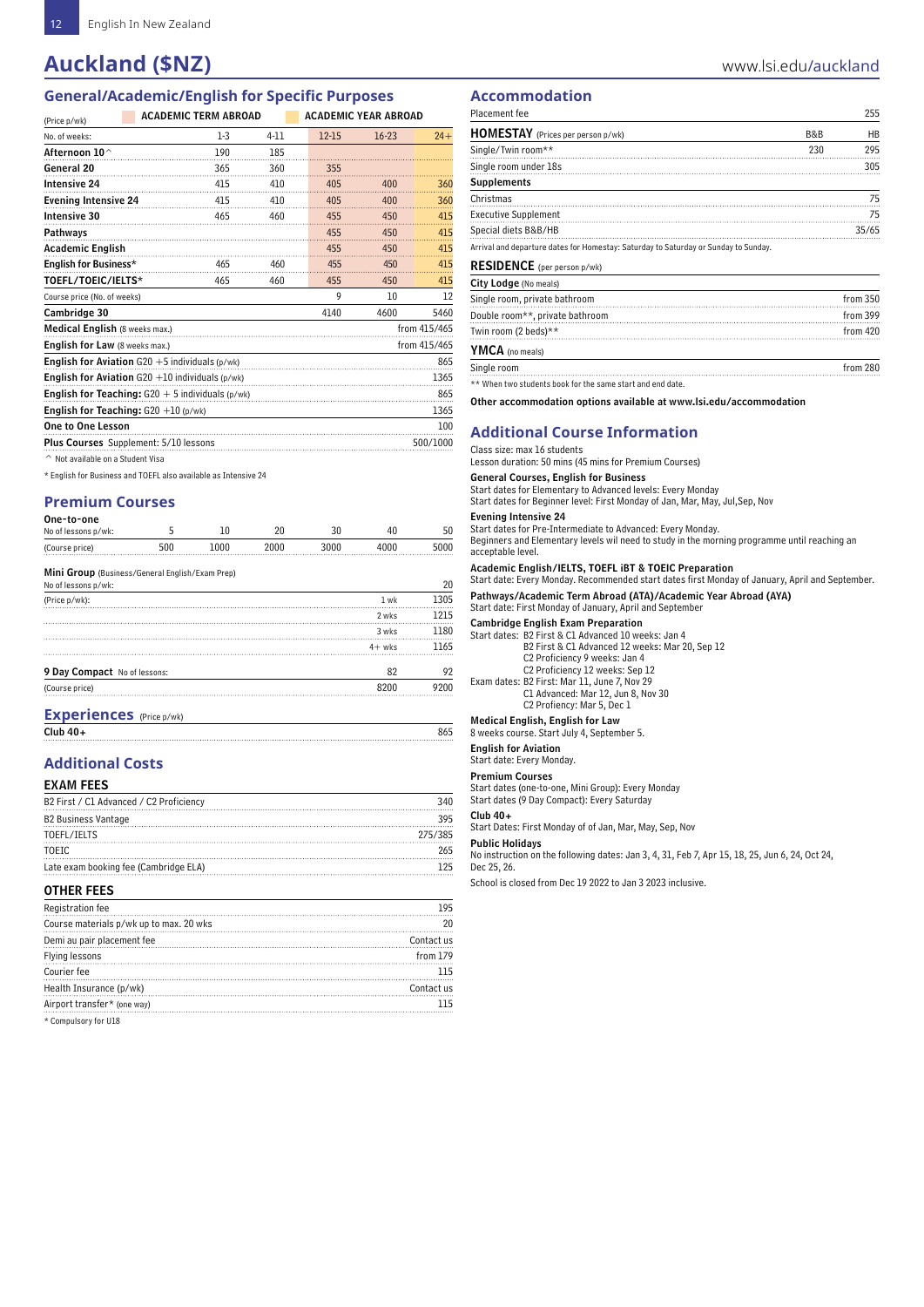# **Brisbane (\$AU) brisbane** (\$AU)

### **General/Academic/English for Specific Purposes**

| (Price p/wk)                                                                         | <b>ACADEMIC TERM ABROAD</b> |          |           | ACADEMIC YEAR ABROAD |          |
|--------------------------------------------------------------------------------------|-----------------------------|----------|-----------|----------------------|----------|
| No. of weeks:                                                                        | $1-3$                       | $4 - 11$ | $12 - 15$ | $16 - 23$            | $24+$    |
| Afternoon 10 $\mathord{\stackrel{\scriptscriptstyle\wedge}{\scriptscriptstyle\sim}}$ | 190                         | 180      |           |                      |          |
| <b>General 20</b> (Up to 17 wks) $\hat{ }$                                           | 355                         | 340      | 330       | 320                  |          |
| Intensive 24                                                                         | 415                         | 40.5     | 395       | 370                  | 355      |
| <b>Intensive 30</b>                                                                  | 455                         | 450      | 445       | 420                  | 395      |
| Pathways                                                                             |                             |          | 445       | 420                  | 395      |
| <b>Academic English</b>                                                              |                             |          | 445       | 420                  | 395      |
| English for Business*                                                                | 455                         | 450      | 445       | 420                  | 395      |
| TOEFL/TOEIC/IETLS*                                                                   | 455                         | 450      | 445       | 420                  | 395      |
| Course price (No. of weeks)                                                          |                             |          |           | 10                   | 12       |
| Cambridge 30                                                                         |                             |          |           | 4500                 | 5340     |
| One to One Lesson                                                                    |                             |          |           |                      | 110      |
| <b>Plus Courses</b> Supplement: 5/10 lessons                                         |                             |          |           |                      | 550/1100 |

^ Not available on a Student Visa

\* English for Business and TOEFL also available as Intensive 24

### **Premium Courses**

| One-to-one          |  |  |    |     |
|---------------------|--|--|----|-----|
| No of lessons p/wk: |  |  | 40 | 50  |
| (Course price)      |  |  |    | 500 |

#### **Additional Costs**  EXAM FEES

| <b>EXAM FEES</b>                                    |            |
|-----------------------------------------------------|------------|
| B2 First / C1 Advanced                              | 390/400    |
| <b>TELTS</b>                                        | Contact us |
| <b>OTHER FEES</b>                                   |            |
| Registration fee                                    | 235        |
| Course materials p/wk (up to a max. of 20 wks)      | 15         |
| Demi au pair/Au pair placement fee (up to 12 weeks) | Contact us |
| Courier fee#                                        | 75         |
| Overseas student health Insurance (p/wk)            | Contact us |
| Airport transfers* (one way)#                       | 120        |
| * Compulsory for U18                                |            |
|                                                     |            |

# Prices may go up once the borders re-open

### **Accommodation**

| Placement fee                                                                       |     | 260       |
|-------------------------------------------------------------------------------------|-----|-----------|
| <b>HOMESTAY</b> (Prices per person p/wk)                                            | B&B | <b>HB</b> |
| Single/Twin room**                                                                  | 205 | 270       |
| <b>Supplements</b>                                                                  |     |           |
| U18 Full Board (p/wk)                                                               |     | 85        |
| Executive, ensuite                                                                  |     | 55        |
| Special diets B&B/HB                                                                |     | 40/55     |
| Arrival and departure dates for Homestay: Saturday to Saturday or Sunday to Sunday. |     |           |
| <b>RESIDENCE</b> (per person p/wk)                                                  |     |           |
| <b>Student One</b>                                                                  |     |           |

Single room from 315

\*\* When two students book for the same start date. Prices may go up once the borders re-open.

Other accommodation options available at www.lsi.edu/accommodation

### **Additional Course Information**

Class size: max 16 students

Lesson duration: 50 mins (45 mins for Premium Courses)

General Courses, English for Business Start dates for Elementary to Advanced levels: Every Monday

Start dates for Beginner level: First Monday of Jan, Mar, May, Jul,Sep, Nov

**Academic English/IELTS, TOEFL iBT & TOEIC Preparation**<br>Start date: Every Monday. Recommended start dates first Monday of January, April and September

Pathways/Academic Term Abroad (ATA)/Academic Year Abroad (AYA)

Start date: First Monday of January, April and September

### Cambridge English Exam Preparation

Start dates: B2 First & C1 Advanced 10 weeks: Jan 4 B2 First & C1 Advanced 12 weeks: Sep 12

Exam dates: B2 First: Mar 11, Nov 29 C1 Advanced: Mar 12, Nov 30

### Premium Courses

Start dates (one-to-one): Every Monday.

#### Public Holidays

No instruction on the following dates: Jan 3, 26, Apr 15, 18, 25, May 2, Aug 10, Oct 3.

School is closed from Dec 19 2022 to Jan 2 2023 inclusive.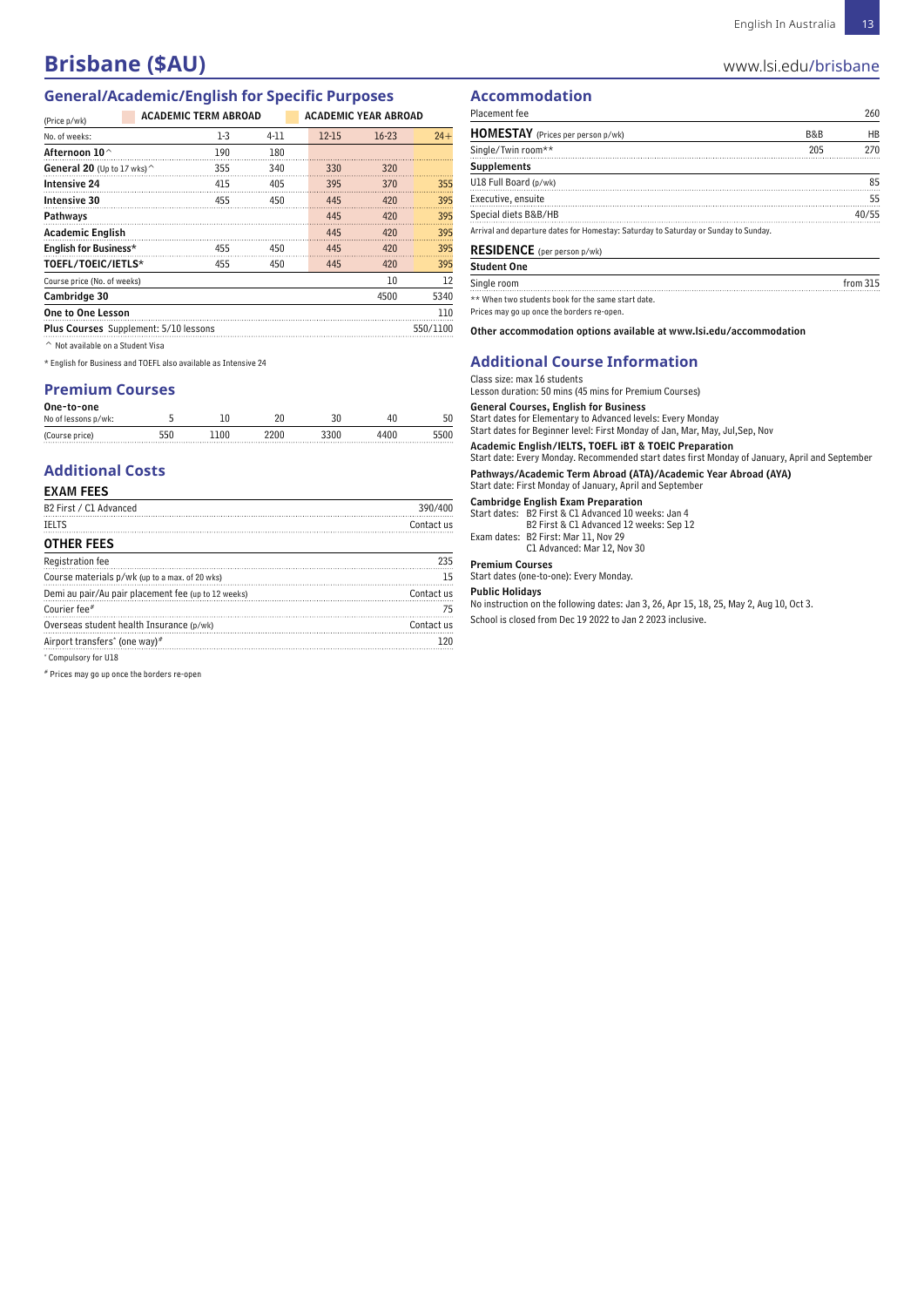### **General/Academic**

| (Price p/wk)                                 | <b>ACADEMIC TERM ABROAD</b> |          |           | <b>ACADEMIC YEAR ABROAD</b> |         |
|----------------------------------------------|-----------------------------|----------|-----------|-----------------------------|---------|
| No. of weeks:                                | $1-3$                       | $4 - 11$ | $12 - 15$ | $16-23$                     | $24+$   |
| Afternoon 10 $^{\wedge}$                     | 180                         | 165      |           |                             |         |
| General 20#                                  | 350                         | 315      | 300       | 275                         | 260     |
| Intensive 24                                 | 400                         | 365      | 345       | 320                         | 295     |
| <b>Intensive 30</b>                          | 445                         | 410      | 390       | 365                         | 330     |
| Pathways                                     |                             |          | 390       | 365                         | 330     |
| Course price (No. of weeks)                  |                             | 2        | 4         | 8                           | 12      |
| DELF                                         |                             |          |           | 3280                        |         |
| <b>CCIP</b>                                  |                             |          |           | 3280                        |         |
| TEF $(2 wks+)$                               |                             | 890      | 1640      | 3280                        | 4680    |
| One to One Lesson                            |                             |          |           |                             | 95      |
| <b>Plus Courses</b> Supplement: 5/10 lessons |                             |          |           |                             | 475/950 |

^ Not available on a Student Visa

# Not available to student visa holders from some countries. Check with your embassy.

### **Premium Courses**

| One-to-one                   |     |     |      |      |      |      |
|------------------------------|-----|-----|------|------|------|------|
| No of lessons p/wk:          |     |     | 20   | 30   | 40   | 50   |
| (Course price)               | 475 | 950 | 1900 | 2850 | 3800 | 4750 |
| 9 Day Compact No of lessons: |     |     |      |      | 82   | 92   |
| (Course price)               |     |     |      |      | 7790 | 8740 |

### **Experiences**

| (Price p/wk)                  |      |
|-------------------------------|------|
| <b>Cooking</b> (2 wks)        |      |
| <b>History of Art (2 wks)</b> | 1005 |
|                               |      |

### **Additional Costs**

### EXAM FEES

| DELF A2/B1                                   | 235               |
|----------------------------------------------|-------------------|
| DELF <sub>B2</sub>                           | 290               |
| e-TEF Compulsory                             | 135               |
| e-TEF Optional                               | 115               |
| <b>OTHER FEES</b>                            |                   |
| Registration fee                             | 95                |
| University placement support                 | 750               |
| Courier fee                                  | 115               |
| Course materials p/wk up to max. 20 wks      | 10                |
| Airport transfers (one way): Roissy CDG/Orly | 110               |
| <b>Beauvais</b>                              | Prices on request |

### **Accommodation**

| Placement fee                                                                                                                                                                                         |     |          | 95        |
|-------------------------------------------------------------------------------------------------------------------------------------------------------------------------------------------------------|-----|----------|-----------|
| HOMESTAY - zones 1-2 (Prices per person p/wk)                                                                                                                                                         | B&B | Semi HB* | <b>HB</b> |
| Single room                                                                                                                                                                                           | 240 | 305      | 325       |
| Twin room**                                                                                                                                                                                           | 215 | 270      | 300       |
| <b>Supplements</b>                                                                                                                                                                                    |     |          |           |
| Executive, single room (private shower only)                                                                                                                                                          |     |          | 40        |
| HB is compulsory for U18s<br>Arrival and departure dates for Homestay: Sunday to Sunday.<br>* No evening meal on Fri and Sat<br>** When two students book for the same start date<br><b>RESIDENCE</b> |     |          |           |
| Mije Le Marais (Half board#) per person, p/wk                                                                                                                                                         |     |          |           |
| Dormitory room (4-10 people)                                                                                                                                                                          |     |          | 380       |

High season supplement (Feb - Jul) 65 # In August changes to breakfast only

Other accommodation options available at www.lsi.edu/accommodation

### **Additional Course Information**

#### Class size: max 16 students

Lesson duration: 50 mins (45 mins for Premium Courses)

#### General Courses

Start dates for Elementary to Advanced levels: Every Monday Start dates for Beginner level: First Monday of every month

### Evening Courses: French, English

Starts dates in January, April, July and September. These courses are offered to local residents only.

#### DELF & CCIP

Start date: Contact LSI Paris

TEF Start date: Every Monday

Pathways/Academic Term Abroad (ATA)/Academic Year Abroad (AYA)

### Start date: Every Monday. Recommended start dates first Monday of January, April and September

Premium Courses

Start dates (One-to-one): Every Monday

### Start dates (9 Day Compact): Every Saturday

French with Cooking

Start Dates: Jan 10, Jun 6, Jul 4, Aug 1

French with History of Art

Start Dates: Mar 14, Jun 20, Jul 18, Sep 19

### Public Holidays

No instruction on the following dates: Apr 18, May 26, Jun 6, Jul 14, Aug 15, Nov 1, 11. School is closed from Dec 19 2022 to Jan 1 2023 inclusive.

### www.lsi.edu/yl-paris

### **Junior Courses (groups only)**

| Registration fee              |                                                                                       | 95                |
|-------------------------------|---------------------------------------------------------------------------------------|-------------------|
| Programme for ages 12-17      |                                                                                       | (p/wk)            |
| French tuition only           |                                                                                       | 350               |
| Tuition, lunch $+$ activities |                                                                                       | 815               |
|                               | Programme plus full board accommodation in the Mije Residence (for ages 13–17 years): | (p/wk)            |
| Shared room                   |                                                                                       | 1340              |
| Airport transfer required:    |                                                                                       |                   |
| Airport transfers (one way):  | Roissy CDG/ Orly                                                                      | 110               |
|                               | <b>Beauvais</b>                                                                       | Prices on request |

#### Start dates

Every Monday from Jul 4 to Jul 25 (course ends Jul 29).

Additional course information Standard timetable: Arrivals on Sunday and departures on Saturday.

Junior Courses for Groups In addition to our published start dates, the school can accept groups for a variety of age ranges

at various times throughout the year. Maximum class sizes for closed group, subject to negotiation. One group leader may accompany each group of 10-15 students for free (including transfers, accommodation and activities).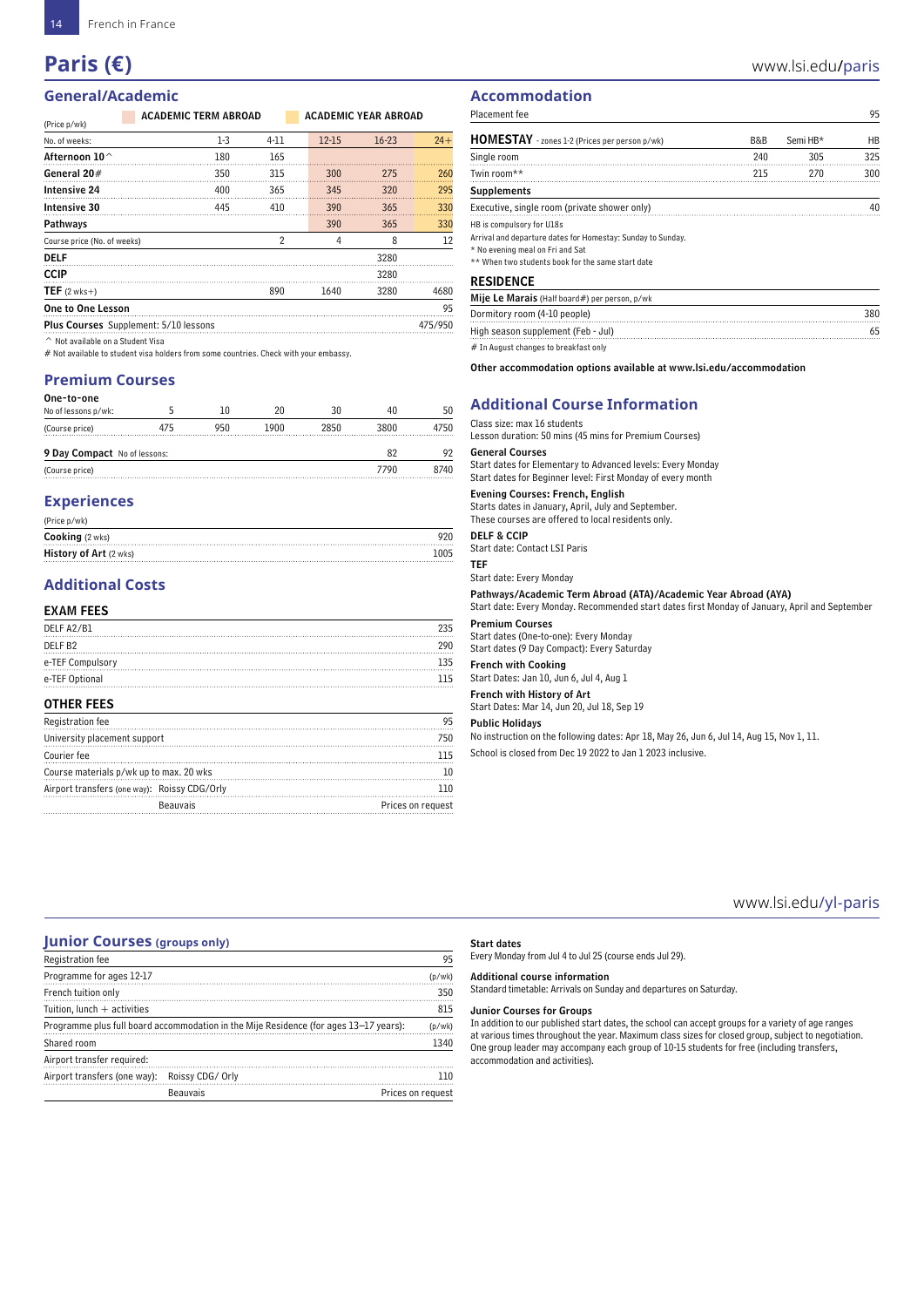# **Zurich (CHF)** www.lsi.edu/zurich

### **General/Academic**

| (Price p/wk)          | <b>ACADEMIC TERM ABROAD</b><br><b>ACADEMIC YEAR ABROAD</b> |        |           |           |       |
|-----------------------|------------------------------------------------------------|--------|-----------|-----------|-------|
| No. of weeks:         | $1-3$                                                      | $4-11$ | $12 - 15$ | $16 - 23$ | $24+$ |
| Afternoon $10^{\sim}$ | 245                                                        | 225    |           |           |       |
| General 20            | 475                                                        | 435    | 415       | 395       | 325   |
| <b>Intensive 30</b>   | 620                                                        | 590    | 575       | 545       | 465   |
|                       | Course price (No. of weeks)                                |        |           | 12        |       |
|                       | Goethe-Zertifikat B1                                       |        |           | 6900      |       |
| Goethe-Zertifikat B2  |                                                            |        |           |           | 6900  |
| One to One Lesson     |                                                            |        |           |           | 104   |
|                       | <b>Plus Courses</b> Supplement: 5/10 lessons               |        | 520/1040  |           |       |

 $\hat{ }$  Not available on a Student Visa

### **Premium Courses**

| One-to-one                   |     |      |      |      |      |      |
|------------------------------|-----|------|------|------|------|------|
| No of lessons p/wk:          |     |      | 20   |      | 40   | 50   |
| (Course price)               | 520 | 1040 | 2080 | 3120 | 4160 | 5200 |
| 9 Day Compact No of lessons: |     |      |      |      | 82   | 92   |
| (Course price)               |     |      |      |      | 8528 | 9568 |

### **Experiences**

| Club 40 |  |
|---------|--|

### **Additional Costs**

### EXAM FEES

| Goethe-Zertifikat B1          |                                        | 290 |
|-------------------------------|----------------------------------------|-----|
| Goethe-Zertifikat B2          |                                        | 350 |
| <b>OTHER FEES</b>             |                                        |     |
| Registration fee              |                                        | 125 |
|                               | Course materials p/wk up to max 20 wks | 15  |
| Courier fee                   |                                        | 165 |
| Airport Transfers: On arrival |                                        | 155 |
|                               | Round trip                             | 275 |
|                               |                                        |     |

### **Accommodation**

| Homestay placement fee                                                                                                                                 |                | 125       |
|--------------------------------------------------------------------------------------------------------------------------------------------------------|----------------|-----------|
| <b>HOMESTAY</b> (Prices per person p/wk)                                                                                                               | <b>B&amp;B</b> | <b>HB</b> |
| Single room                                                                                                                                            | 340            | 430       |
| Twin room*                                                                                                                                             | 265            | 335       |
| <b>Supplements</b>                                                                                                                                     |                |           |
| Executive single/twin room                                                                                                                             |                | 85/65     |
| HB is compulsory for U18s<br>Arrival and departure dates for Homestay: Sunday to Saturday.<br>* When two students book for the same start and end date |                |           |
| <b>RESIDENCE</b>                                                                                                                                       |                |           |

| LSI can advise on residences and availability but students are required by Swiss law to make<br>bookings directly with the accommodation provider |         |
|---------------------------------------------------------------------------------------------------------------------------------------------------|---------|
| Maximilianeum 13 (self-catering) per person, p/month                                                                                              |         |
| Single room                                                                                                                                       | 590-730 |
| Single room with balcony                                                                                                                          | 800     |
|                                                                                                                                                   |         |

Other accommodation options available at www.lsi.edu/accommodation

### **Additional Course Information**

Class size: max 12 students Lesson duration: 45 mins

General Courses Start dates for Elementary to Advanced levels: Every Monday Start dates for Beginner level for General 20: First Monday of every month

Pathways/Academic Term Abroad (ATA)/Academic Year Abroad (AYA)

Start date: Every Monday. Recommended start dates first Monday of January, April and September

#### Goethe-Zertifikat B1 (ZD), B2 (GZ) Start dates: Feb 7, Apr 11, Jun 7, Sep 5.

Exam dates: Apr 23-30, Jun 25-Jul 5, Aug 20-27, Nov 19-26.

### Premium Courses

Start dates (One-to-one): Every Monday Start dates (9 Day Compact): Every Saturday

Club 40+

Start dates: First Monday of every month

#### Public Holidays

No instruction on the following dates: Jun 1-2, Apr 15, 18, May 1, 26, Jun 6, Aug 1.

School is closed from Dec 19 2022 to Jan 2 2023 inclusive.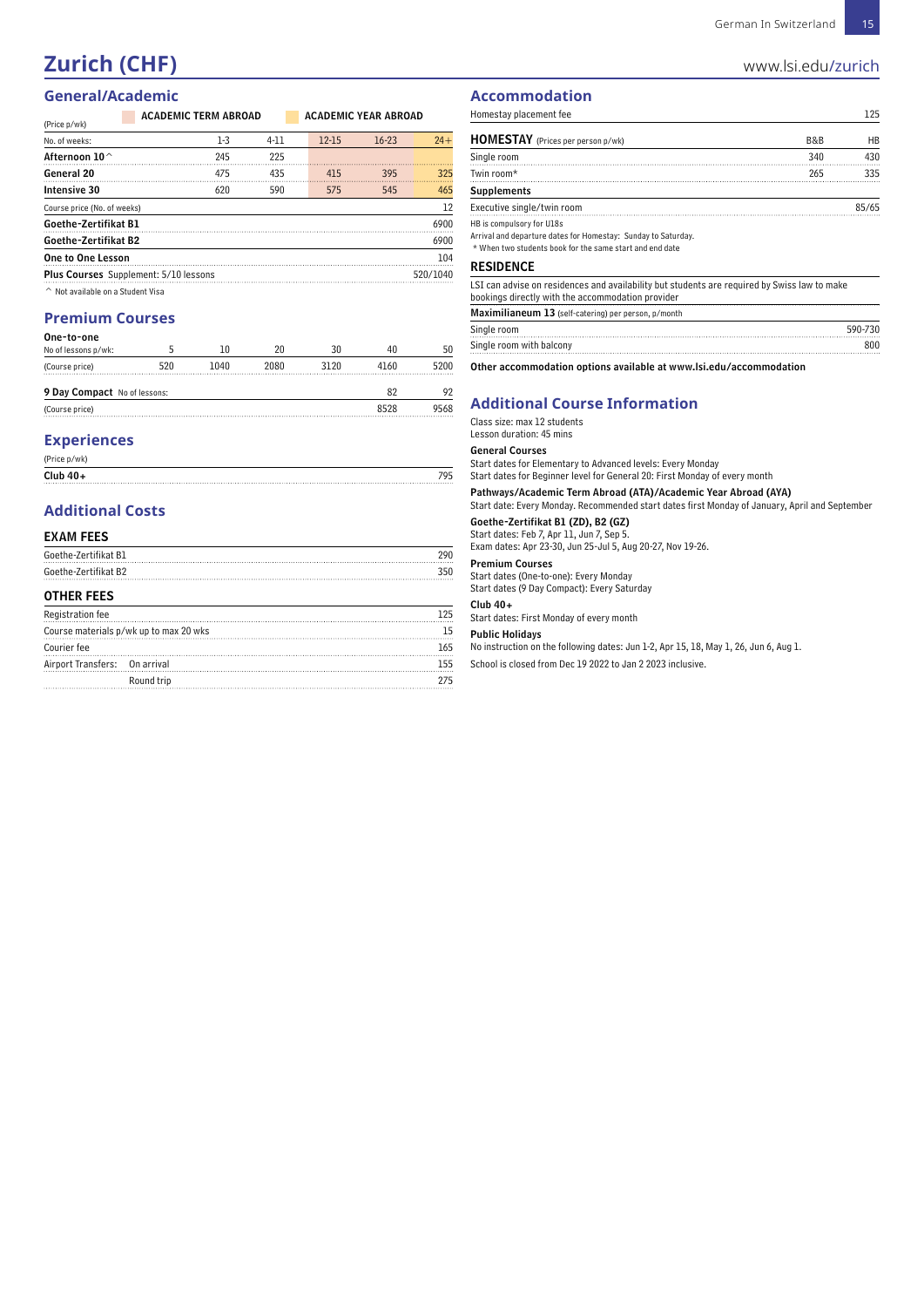# **LSI Terms and Conditions**

#### CONDITIONS OF ENROLMENT

#### 1. Application

Please send the signed enrolment form to your chosen LSI school or Educational Tour Operator with the enrolment fee and, if applicable, the courier fee. Students over 18 (19 in Vancouver) must sign the enrolment form to say that they have read and agree with these terms and conditions. The parents or guardians of students under 18 (19 in Vancouver) must read and also sign the enrolment form on their behalf. Your privacy is important to us. Please note that by submitting your personal data to us, you are accepting the terms described in our privacy policy, which can be found at: www.lsi.edu/privacy

#### 2. Payment conditions

All course fees must be paid in full no later than 30 days before the course starts. If a booking is made less than 30 days before the course starts, the fees are immediately payable. If payment in full has not been received, you will not be allowed to start your course.

**Australia:** For individual courses longer than 24 weeks, 50% of tuition<br>fees and 100% of all other fees must be paid in full no later than 30 days before the course starts. If a booking is made less than 30 days before the course starts, the fees are immediately payable. The remainder of the tuition fees is required two weeks before the start of the second study period of any individual course.

New Zealand: All student fees are to be deposited in the following account: Language Studies International (NZ) Ltd – Student Fees Trust Account (details on invoice). In the event of insolvency, regulatory closure or withdrawal, or partial withdrawal of accreditation, LSI students may apply to dfk Oswin Griffiths Carlton for a refund of unused fees. Please post claims to LSI Student Fees Trust, dfk Oswin Griffiths Carlton, Level 4, 52 Symonds St, Auckland 1010, NZ

#### 3. Bank charges

LSI reserves the right to charge up to an additional 2.75% processing fee for all credit card payments. For payments made via bank transfer, LSI reserves the right to charge an additional fee to cover bank charges. In both these cases, students will be informed of any such fees at the time of purchase.

#### 4. Visa information

It is the responsibility of the student to arrange all applicable travel permits or visas and to have a valid passport and leave to remain for the whole period of study. The student may be asked to make payment in full prior to the issuing of any of the visa documentation referred to below. LSI is not liable for any decisions made by the Immigration departments of the countries concerned.

UK: If your application is successful, we will provide a Confirmation of Acceptance of Studies (Tier 4 GSV and CSV applicants only). Tier 4 applicants must provide a Secure English Language Test (SELT) to establish their level of English is appropriate before they apply for their visa. Students whose level of English is lower than intermediate should use the Student Visitor route SVV or ESVV. See the following website for further details: www.ukba.homeoffice.gov.uk/studyingintheuk

USA: Once we have received your application, we will send a Proof of Funds form, which must be completed in order for LSI to issue you a Certificate of Eligibility (Form I-20), which is required in order to apply for a student visa at the US Consulate.

Canada: We will provide you with an invitation letter to assist you with your visa application.

New Zealand: In accordance with government regulations, visa support (Fees Receipt and Acceptance Letter) is only issued by LSI when full payment has been received. Full details of visa and permit requirements, advice on rights to employment in New Zealand while studying, and reporting requirements are available through the New Zealand Immigration Service and can be viewed on their website at: www.immigration.govt. nz. We strongly recommend LSI NZ students to check information on this website, including but not limited to, medical certificate requirements associated with visa applications. By agreeing to our Terms & Conditions upon enrolment, LSI NZ students are confirming that they have been made aware of information found on this website.

Australia: Visa application forms (Confirmation of Enrolment) may not be issued by the school until full payment has been received and the enrolment agreement has been signed and returned. The enrolment agreement includes reference to the pre-departure and grievance procedures information and can be found on our website: www.lsi.edu

Switzerland: We recommend you check the CH Immigration website for the most up to date information about Visas and Immigration regulations. For courses which are longer than 12 weeks, a student visa must be obtained prior to entry into Switzerland. Fees must be paid in advance in order to obtain the documents required for the student visa application. Please visit the website: www.bfm.admin.ch/bfm/en/ home.html for full information about visa applications and travelling to Switzerland. The student visa application process for Zurich takes at least 3 months to complete.

#### 5. Courier fees

If you enrol on a course in the USA less than 30 days before the course start date and require an I-20, a courier fee of US\$65 will be charged to cover the expedition of visa documentation. If you enrol more than 30 days before the course start date, documentation will be sent by normal postal service, unless you request and pay for the courier service. In all other countries, a courier service is available on request. UK: £75, Canada: CAD\$100, New Zealand; NZ\$115, Australia: AU\$75, France: €115, Switzerland: CHF165

#### 6. Under 18 year olds (19 in Vancouver)

LSI delivers adult courses (except for programmes advertised as being for Juniors). Therefore, students aged 16 and 17 will be attending classes and sharing facilities with students aged 18 and over. Under 18 year olds may be required to pay a guardian fee, provide custodianship documents, live in LSI-approved accommodation, book LSI's airport transfer service and purchase insurance. All students under 18 (19 in Vancouver) must provide a signed Parental Consent form prior to arrival, and for Canada they must also provide a signed Health Declaration and excursion waiver form.

New Zealand: Students under the age of 18 staying in family accommodation must book half-board and a return airport transfer. Unless otherwise requested by a parent or guardian, students under the age of 18 staying in family accommodation will be expected to return to their accommodation by no later than 22.00 hours each evening.

#### 7. Health declaration

Students must report on their enrolment form any mental or physical illness, allergy, disability or condition and details of any associated medicines that may interfere with their ability to successfully complete their programme, that may impact the health and well-being of any other student, host or staff member, that may require monitoring, treatment or emergency intervention of any kind during the student's anticipated period of enrolment, or that may require special accommodations. LSI reserves the right to reject an applicant or terminate a student's enrolment in the programme if the student's continued participation represents a risk to their health and safety or to the health and safety of other students or staff, or if, notwithstanding reasonable accommodations, in the opinion of LSI, the student's physical or mental condition makes the student unable or unlikely to successfully complete their programme. Any refunds in such circumstances will be made at the discretion of LSI.

Immunizations: In order to register, all students must have had the required immunizations, subject to the current guidelines of local medical authorities where LSI schools operate. It is the student's responsibility to ensure that they have had the applicable immunizations before departure and they may be required to provide evidence upon arrival. More information about immunizations currently required can be obtained from the local LSI school.

#### 8. Additional services

Any additional services (transfers, travel, laundry, telephone costs, excursions, medical costs, special diet, exam fees, change of accommodation and enrolment amendments) are not included in any fees unless specifically stated on a valid invoice.

#### 9. Twin accommodation

At LSI's discretion, students may be required to book single room accommodation instead of twin room accommodation.

#### 10. Travel and medical insurance

Travel and medical insurance is strongly recommended at all LSI schools for the duration of your stay, regardless of your course length or course/ visa type. For some programme or visa types, insurance is compulsory (please check with the school for further details). It is your responsibility to ensure that you have the appropriate cover before departure and for the duration of your stay. Students may be required to show proof of medical insurance at the school upon arrival and may not be allowed to commence a course until satisfactory medical insurance has been obtained. Travel and medical insurance can be purchased from a third party through LSI when booking. Details of what this covers are available from your Educational Tour Operator. You are responsible for the belongings which you bring with you to LSI schools or accommodation and for taking out insurance for your own possessions.

Australia: The Australian government requires all students on Student Visas to join the Overseas Student Health Cover (OSHC) scheme, a health insurance plan for overseas students in Australia. Payment of AU\$48/ month for compulsory OSHC for the duration of the student's visa must be made before a visa can be issued.

New Zealand: Most international students are not entitled to publicly funded health services while in New Zealand. If you receive medical treatment during your visit, you may be liable for the full costs of that treatment. Full details on entitlements to publicly funded health services are available through the Ministry of Health and can be viewed on their website at www.moh.govt.nz. In addition, The Accident Compensation Corporation provides accident insurance for all New Zealand citizens, residents and temporary visitors to New Zealand, but you may still be liable for all other medical and related costs. Further information can be viewed on the ACC website at www.acc.co.nz.

Switzerland: We recommend all students staying for periods up to 3 months apply for full travel and medical insurance before leaving their home country. Once a student is at the school, we provide assistance to those wishing to apply for Swiss medical insurance for periods of study extending beyond this initial 3 months.

#### 11. Postponement

In the event of a course postponement, you may be re-booked at the rates currently in effect at the time of re-booking. 3 postponements will be free of charge, while upon a 4th postponement request, LSI will charge a postponement fee, an amount equivalent to the registration fee.

#### 12. Special Offers

Special Offers must be booked and paid for prior to the stated expiration date. The relevant special offer code must be provided at the time of booking. Promotion prices apply to new enrolments only. Existing enrolments cannot be cancelled and rebooked at the promotion price. Only one special offer is valid per enrolment. Special offers cannot be combined. All special offers are subject to availability and are subject to change.

#### GENERAL

#### 1. Rules and regulations

Students' arrangements with LSI are governed by the law of the country where the particular school attended is located.

#### 2. Programme changes

LSI reserves the right to change course dates, course curricula, course schedules, tutors, locations and programmes at any time at its discretion. In cases where the course is rescheduled prior to the start of the first course and the new date is unacceptable to the student, all fees will be refunded. However fees will not be refunded for changes to weekly timetables.

#### 3. Arrivals and departures

Depending on the school, accommodation is booked from either Saturday or Superium, an integrative, the course start date until the Saturday or Sunday after the

course end date. Please check with the individual school for details. A partial week may be counted as 1 week's accommodation. Students arriving between 22:30 – 6:00 may be asked to book alternative accommodation in a hotel on their first night due to late/early arrival at accommodation, or be charged an extra night of accommodation. Certain residences may also have set arrival times. Please check with the school for further details.

#### 4. Residential housing deposit

A refundable deposit may be charged on arrival to students taking residential accommodation. The deposit is returned unless there is damage, loss or extra cleaning to be paid for on the student's departure. In some cases the deposit may be non-refundable if the booking is cancelled. Please refer to our various accommodation brochures for further details.

#### 5. Late arrivals, vacations and absences

If you begin your enrolment late or are absent during your course, no refund will be made for the time missed. Periods of absence cannot be made up with a free extension of the course. Vacation dates are pre-built into the Academic Year and students cannot make changes to these dates. Breaks taken at other times will be marked as periods of absence. For other courses, granting of any Session Breaks after the course has started will be at the discretion of individual schools, according to visa regulations, and may incur a change fee (except in the USA) or be marked as a period of absence.

#### 6. Public holidays

Classes are normally not held and most school facilities are closed on public holidays. All published course start dates fall on a Monday. If the Monday is a public holiday, the start date will fall on a Tuesday. Compensation will not be made for classes not offered on public holidays.

#### 7. Meals and classes missed

No refunds or substitutions will be made for meals or classes missed due to exams, excursions, internships, first day orientation or other obligations that fall outside the normal schedule.

#### 8. Substitution policy

If, after the placement test taken on arrival at the school, a student is found to be at a level which is not appropriate for their booked course, the school reserves the right to place the student in an appropriate level class, or LSI centre, which may have fewer lessons and a different curriculum. Students who do not have the ability to follow any course on offer may be required to terminate their studies with LSI. We also reserve the right to cancel courses at short notice due to insufficient demand.

#### 9. Books and learning materials

All books and learning materials will be made available to students during their course.Unless otherwise stated, students share class sets of course books and receive photo copies.

In New Zealand, Australia, Canada, France & Switzerland a materials fee is charged. New Zealand: NZ\$20 p/wk (max 20 weeks), Australia: AU\$15 p/wk (max 20 weeks), Canada: CA\$75 (Cambridge courses), France: €10 p/wk (max 20 weeks) & Switzerland: CHF15 p/wk (max 20 weeks).

#### 10. Duration of lessons/timetable/class sizes

All English lessons are 50 minutes in duration unless otherwise stated. Courses run from Monday to Friday and lessons are scheduled in the morning or the afternoon. LSI cannot guarantee a specific timetable.

#### 11. LSI Level Policy

Through a rigorous system of skills testing, students are organised into classes with the other students in the school who have the closest equivalent language level. LSI operates up to six different levels, from Beginner to Advanced, which have been closely matched to the Common European Framework, TOEFL iBT, TOEIC, IELTS and University of Cambridge examinations. To reach each level students must master specific level objectives, demonstrated through test scores and class participation. Subject to student numbers, and ensuring the learning outcomes of every student in the class, LSI may operate bridge classes where two LSI levels are taught together

#### 12. Electives

Electives refer to the various options offered as part of LSI's Intensive 24, 25 and 30 lessons per week programmes. Electives include, but are not limited to, TOEFL iBT, TOEIC, IELTS, English for Business and Fluency. For a full list of electives available, please refer to the school pages on our website. In order to ensure all electives are available year round, subject to student numbers and ensuring the learning outcomes of every student in the class, courses may sometimes be combined.

#### 13. Cambridge Language Assessment

Subject to student numbers and ensuring the learning outcomes of every student in the class, Cambridge 30 lessons per week programmes may be combined with LSI's Intensive English programme and/or electives.

#### 14. Change fees

A minimum of 2 weeks' notice is required for any change (2 weeks' notice in USA). If you request a change of school location, course dates, accommodation or programme type after your course has started, you will be charged a change fee of UK: £60, Canada: CAD\$100, New Zealand; NZ\$100, Australia: AU\$100, France: €100, Switzerland: CHF100, which is payable at the time the request is made. LSI is not obliged to fulfil any change request. If changing to a location where fees are lower, the difference in fees will not be refunded. If changing to a more expensive location or programme, the difference in fees will be charged. You will not be charged a change fee if you extend your course.

All changes are subject to LSI's discretion and require approval of the Programme Director. It is the responsibility of the student to pay for any course or accommodation extensions. Any change of tuition resulting in a reduction in lessons will be treated as a termination of the existing booking and rebooking (except in the USA), and will thus be subject to the standard terms & conditions governing terminations (see 'Termination Policy'). In addition, certain visa types may disallow changes to course type and length. Please ask the school for more information at the time of booking.

#### 15. Expulsion/Suspension

Any student who commits a criminal offence, violates the LSI Code of Conduct or a school behavioural policy, has a poor attendance record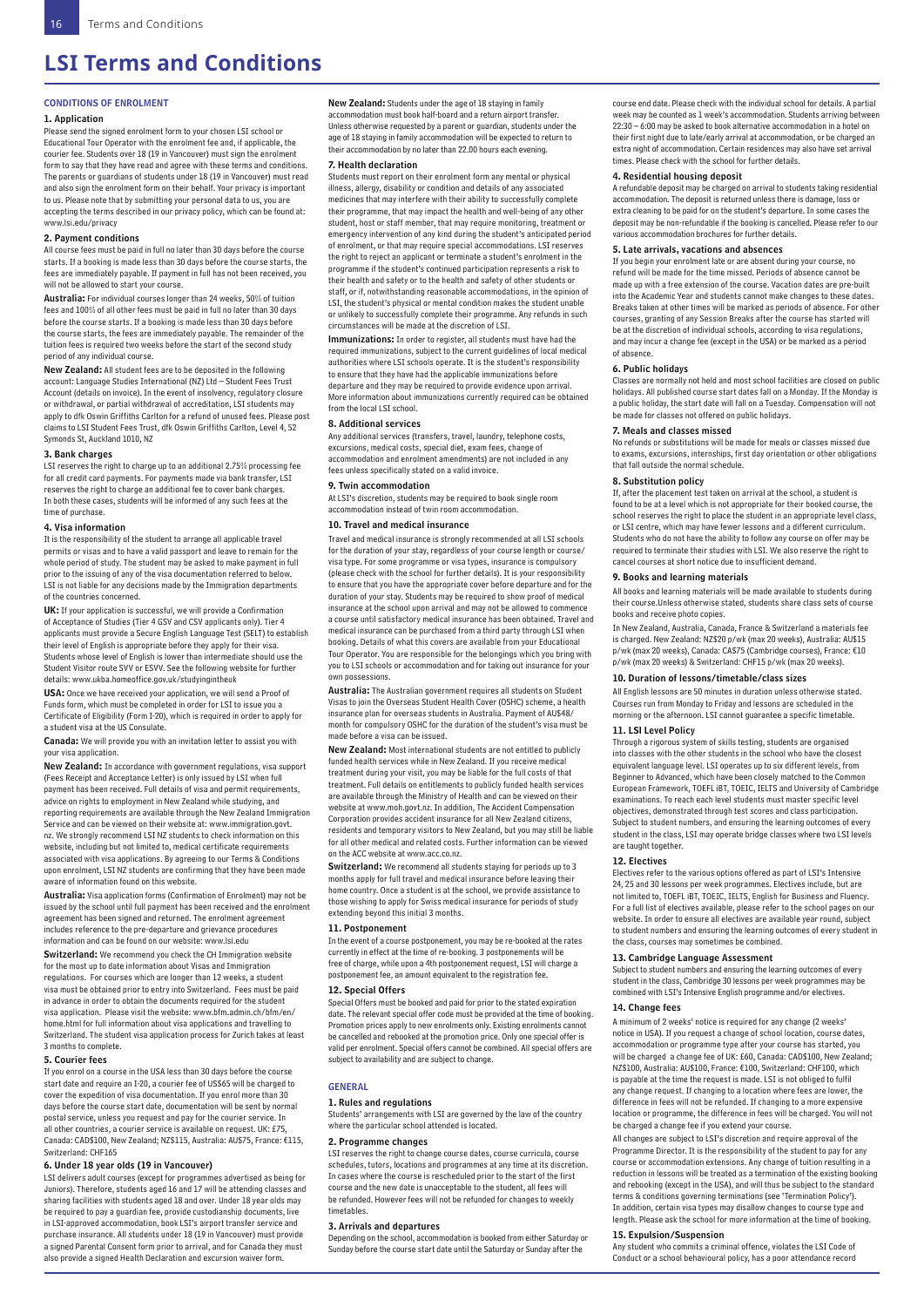# **LSI Terms and Conditions** (Continued...)

(based on the school's attendance policy, whether or not such attendance is in breach of any visa attendance requirements), is absent for 10 consecutive days without notification (USA), or fails to pay an amount he or she is directly or indirectly liable to pay LSI, may be expelled, suspended or removed from the course, school and any accommodation provided. No refund will be given and the immigration authorities will be informed.

#### 16. Liability

The liability of LSI, its group companies, their directors, officers, employees, affiliates, Educational Tour Operators with respect to losses arising from negligence (except where such liability cannot be excluded as a matter of law), breach of contract or otherwise, will be limited in all circumstances to the full amount paid to LSI or the relevant LSI group company by the relevant student for the particular programme. Such companies and persons will in no circumstances have any liability for indirect or consequential losses or damages.

#### 17. Force majeure

LSI will not be liable in cases where LSI is unable to fulfil any services to which they are contractually bound because of fire, natural disaster, act of government, failure of suppliers or subcontractors, labour disputes or other reasons which are beyond LSI's control.

#### 18. Codes of practice

LSI has agreed to observe and be bound by the Code of Practice for the Pastoral Care of International Students as administered by our various local accrediting agencies. UK: British Council & ISI Private Further Education, USA: ACCET, Canada: Languages Canada, Australia: the Australian National Code of Practice 2007 and the Educational Services for Overseas Students Act 2000 (ESOS Act 2000) (information on which can be found at www.aei.gov.au), France: Qualité FLE, Switzerland: EAQUALS, New Zealand: NZQA. We strongly recommend all LSI NZ students to check NZQA's website www.nzqa.govt.nz before booking. By agreeing to our Terms & Conditions upon enrolment, LSI NZ students are confirming that they have been made aware of information found on this website.

#### 19. LSI Student Code of Conduct

Students must agree to abide by LSI's Student Code of Conduct and other policies while attending LSI. Inappropriate conduct includes but is not limited to: (1) disruptions to the learning environment, including the classroom and online, (i.e. use of profanity, harassment, mobile phone use in classrooms, etc); (2) deliberate destruction, misuse, or theft of LSI property or the property of fellow classmates; (3) violence or threats of violence towards persons or property of students or LSI staff; (4) improper use of email or Internet access and (5) failure to comply with local copyright or criminal laws forbidding the misappropriation, copying or alteration of copyright-protected materials. Further details of LSI's Code of Conduct can be found at www.lsi.edu/code

Damage to property: LSI reserves the right to charge students who engage in vandalism, graffiti or criminal damage of any kind for the repair/ replacement cost of any damage they cause. LSI also reserves the right to charge students responsible for damage caused to LSI property or 3rd party property by accident.

#### 20. Student Visa UK, USA, Canada, New Zealand & Australia

At all LSI schools full attendance is expected. Student visa holders are required to provide LSI with a current residential address and telephone number at all times, maintain satisfactory academic progress and maintain satisfactory attendance, (subject to the school's own attendance policy). Students who fail to show up for their enrolment or do not maintain satisfactory attendance will be reported to the Department of Immigration and Citizenship (DIAC) in Australia, The Border Agency in the UK, Department of Homeland Security (DHS) in the USA, Citizenship and Immigration Canada (CIC) in Canada, or to New Zealand Immigration Services. In the UK, for students on Tier 4 visas, if 10 contact days are missed consecutively the student will be reported to the UK Border Agency. Information collected by LSI which personally identifies a student and information regarding a student's course progress may be shared with the Australian State and Federal or British government, Department of Homeland Security, state and accrediting agencies (USA), designated authorities, the Tuition Protection Service (Australia), students' parents, LSI staff and Educational Tour Operators. This information may include personal and contact details, course enrolment details and changes, and circumstances of any suspected breach by the student of any visa condition.

#### 21. Prices

LSI has the right to change prices due to tax increases, governmental actions or other events beyond LSI's control. Prices listed for third party suppliers, including residence accommodation, are subject to change. If third party suppliers increase their prices after LSI has listed its annual prices, LSI reserves the right to pass on these increases to students. New Zealand: All fees, except homestay fees, are subject to a 15% government tax (GST). Should this be increased, our fees will increase accordingly.

#### 22. Fees outstanding

Tuition fees include lessons, orientation meeting, use of computer room and internet in school, placement and progress testing, E-LSI online learning system, and a LSI certificate on completion of the course. LSI reserves the right to withhold the granting of a certificate attained by a student if tuition fees or any other fees remain outstanding, or other conditions are not met.

#### 23. Photography, Filming and Sound Recording

LSI or the Educational Tour Operator may arrange to photograph or shoot video footage of students or use their written feedback for promotional purposes, both printed and online.

UK, France, Switzerland: students (and their parent/guardian if under 18 will be asked to give consent before any specific photography, filming or recording to agree to their participation. Withdrawal of consent can be made at any time by emailing info@lsi.edu

Rest of World: Any student who does not wish to participate should advise us at the time of booking and state at the time of the photographing or video shooting the wish not to participate. By accepting these terms and conditions the student (and their parent/guardian if under 18) gives consent to the use of these photographs or video footage without further consent or notification.

#### 24. Online Learning

Online classes may be recording for training and quality assurance purposes. Changes to or cancellations of on-line lessons must give at least 36 hours notice. Cancellations made after this time will result in a lost class.

#### REFUND POLICY

#### 1. Service Charges

Unless otherwise stated, enrolment fees are non-refundable. All other service charges having already been incurred by LSI, including but not limited to, courier fee, accommodation placement fee/deposit and medical insurance, will not be refunded (up to a maximum charge of US\$250 for LSI schools in California and US\$500 in other LSI USA schools).

#### 2. Visa denials

On written notification of a visa rejection and receipt of relevant supporting documentation, 100% of fees will be refunded less enrolment fee, accommodation placement and all other (utilised) service charges. In all cases where a visa or visa support documentation has been issued, the relevant immigration authorities will be informed.

Australia: In Brisbane, in accordance with the Education Services for Overseas Students Act 2000, all course fees (tuition and non-tuition) will be refunded minus the lesser of the two following amounts a) 5% of the course fees received by LSI b) AU\$500.

#### 3. Cancellation before the course start date

All cancellations must be in writing and sent by e-mail or post. The date of arrival at LSI of the email or of the letter determines the period of notice to be applied.

#### 3(a), Tuition

UK, Australia, France & Switzerland: For cancellations made 31 days or more prior to the course start date, all tuition fees are refunded. For cancellations made 1-30 days prior to the course start date, 2 weeks tuition fees are charged.

New Zealand: (in accordance with the NZQA and LSI refund policy). For cancellations made prior to the course start date, all tuition fees are refunded.

USA: California For cancellations made prior to or on the course start date, all tuition fees are refunded minus US\$250 in non-refundable enrolment/service (non-tuition) fees plus any costs incurred by LSI including, but not limited to, student insurance, courier fees, and accommodation placement fees.

Massachusetts and New York - For courses up to 11 weeks in duration, cancelled prior to or on the course start date, LSI will retain cancellation fees equivalent to 4 weeks' worth of RRP tuition fees as listed on our website. For courses 12+ weeks in duration, cancelled prior to or on the course start date, LSI will retain cancellation fees equivalent to 6 weeks' worth of RRP tuition fees as listed on our website.

I-20 transfers - LSI cannot transfer students' I-20s to other institutions without having formally enrolled students at the school - i.e. without the student having started the first week of their programme. Students who do not arrive to start their course will have their I-20s cancelled.

Canada (Toronto): For cancellations made less than 7 days after the contract is made, 75% of all tuition fees are refunded (maximum \$400 retained by LSI). For cancellations or dismissals from the program 30 days or more before the start of the course, 75% of all tuition fees are refunded. For cancellations or dismissals less than 30 days before the start of the course, 60% of all tuition fees are refunded.

Canada (Vancouver): For cancellations made less than 7 days after the contract is made, 95% of all tuition fees are refunded (maximum \$250 retained by LSI). For cancellations or dismissals from the program 30 days or more before the start of the course, 90% of all tuition fees are refunded. For cancellations or dismissals less than 30 days before the start of the course, 80% of all tuition fees are refunded.

#### 3(b), Accommodation

UK, Canada, New Zealand, Australia, France & Switzerland: For cancellations made 14 days or more prior to the course start date, all accommodation fees are refunded, less any penalties incurred by LSI from 3rd party suppliers. For cancellations made 1-13 days prior to the course start date there is a charge of either 2 weeks accommodation fees or any penalties incurred by LSI from 3rd party suppliers (whichever is the greater sum).

USA: For cancellations made 30 days or more prior to the course start date, 100% of the accommodation fees will be refunded, less any actual housing costs incurred by LSI, including penalties from 3rd party suppliers. If less than 30 days' notice is provided for a cancellation, there is a charge of either 2 weeks' accommodation fees or any penalties incurred by LSI from 3rd party suppliers (whichever is the greater sum).

#### 4. Termination Policy – Cancellation after the course has started

'Termination' means stopping or leaving all or part of the course or courses booked, including extensions, once the first course has started. When determining the number of weeks completed, a partial week will be counted as a whole week, provided the student was present at least one day during the scheduled week. Used weeks of discounted tuition and accommodation packages will be charged at the recommended retail price, as listed on our website, when any refund is calculated. In all cases additional service charges (airport transfers, courier fees, enrolment fees, insurance, accommodation placement fee, programme supplement fee, etc.) are non-refundable and written notification of termination must be given to the school Principal or Director. Students who terminate their programme may not be eligible to receive a LSI certificate and will not be allowed to stay in LSI accommodation.

#### 4(a), Tuition

UK, Australia, France & Switzerland: No refunds will be made for tuition. Tuition fees are non-transferable to other students. Tuition fees

USA: If the student terminates after having completed more than 50% of the program, there is no refund. In all other cases, unused tuition weeks are refundable. The value of tuition weeks used are based on RRP prices as listed on our website. For terminations, I-20s will be cancelled immediately. Students wishing to transfer their I-20s to other institutions should check with their LSI school for conditions.

California - Tuition fees for unused weeks are refunded minus US\$250 in non-refundable enrolment/service (non-tuition) fees plus any costs incurred by LSI including, but not limited to, student insurance, courier fees, and accommodation placement fees.

Massachusetts and New York - For courses up to 11 weeks in duration, students must give 4 weeks' notice to the School Director. For courses 12+ weeks in duration, students must give 6 weeks' notice to the School Director. All used tuition weeks (including the notice period) will then be charged at the RRP price as listed on our website. The student is able to study during the notice period.

Canada (Toronto): Students wishing to terminate must give 4 weeks) notice to the School Director. The refund will be calculated as follows according to the percentage of the course completed including the notice period: 0-10% of the programme has been completed: 50% refund of unused tuition fees, 11-29% of the programme has been completed: 30% refund of unused tuition fees, 30% or more of the programme has completed: 0% refund of unused tuition fees.

Canada (Vancouver): Students can withdraw at any time without advanced notification. The refund will be calculated as follows according to the percentage of the course completed including the notice period: 0-10% of the programme has been completed: 70% refund of unused tuition fees, 11-29% of the programme has been completed: 50% refund of unused tuition fees, 30% or more of the programme has completed: 0% refund of unused tuition fees.

#### 4(b), Accommodation

UK, USA, Canada, Australia, Switzerland & France: tudents must give 4 weeks' notice in writing to the School. A refund will be made of the unused accommodation fee less the applicable notice period and the applicable change fee. Penalties incurred by LSI from 3rd party suppliers as a result of accommodation terminations will be charged to the student (if in excess of any fees held from the notice period). For terminations made after 50% of the booking has been completed, no refund will be given in the UK.

#### 5. New Zealand Termination Policy:

LSI NZ provides Termination refunds based on the package price (tuition, accommodation & all other service charges). For courses of 3 months or longer, students withdrawing within the first 10 working days of the course must be refunded in full less a deduction for costs incurred by LSI, up to a maximum of 25% of the fee total paid. LSI will provide the student with details of the cost components for the purpose of working out the maximum deductible percentage. In the event of a dispute over the cost component deducted, the student can contact iStudent Complaints by phone on 0800 00 66 75 or visit the iStudent Complaints website: www.fairwayresolution.com/ istudent-complaints. (For Domestic Students: for courses of 3 months or longer, withdrawals made within the first 8 calendar days of the course will be refunded in full less a deduction of 10% or \$500 payable to LSI, whichever is the lower amount).

Where a foreign student enrolled on a course of study that is less than three months' duration withdraws from such a course, the following minimum refund entitlement will apply:

a) For courses of up to and including four weeks and six days: where a student withdraws within the first two days of the course LSI will retain 50% of the full amount and refund the balance to the student. b) For courses of five weeks or more but less than three months: where a student withdraws within the first five days of the course LSI will retain 25% of the full amount and refund the balance to the student. Otherwise there are no refunds.

#### 6. Method of Refund Payments

Refunds will be made via the Educational Tour Operator to whom the fees were originally paid, or via the same payment method and destination from which the fees were originally paid. Refunds made via an Educational Tour Operator are subject to the Educational Tour Operator's own cancellation refund policies. All refunds will be made within 45 days of written notification unless otherwise stated.

Australia: Refunds will be paid within 14 working days of written notification. In accordance with sections 27-31 of ESOS Act 2000, providing the student has not withdrawn before the default day, LSI will pay a full refund to the student within 14 days if the course being offered does not commence on the agreed starting day or the course stops being provided at any time after it starts and before it is completed. This agreement and the availability of the complaints and appeals process does not prevent the student from taking action under Australia's customer protection laws.

New Zealand: LSI NZ is a booking, placing, and collection agent for Homestay (HB & B&B) and Hostel Accommodation. Any accommodation refunds will be made to the student on completion of the course if the student has given 2 weeks' notice in writing.

#### SUBJECT TO CHANGE

These Terms and Conditions may differ according to any changes in policy made by the accrediting body or government where the school is located. You will be notified at the time of booking of any such amendments. Any dispute, claim or other matter arising will be subject to the current laws in the destination country.

All prices & dates in this brochure are correct at the time of printing, but are subject to change.